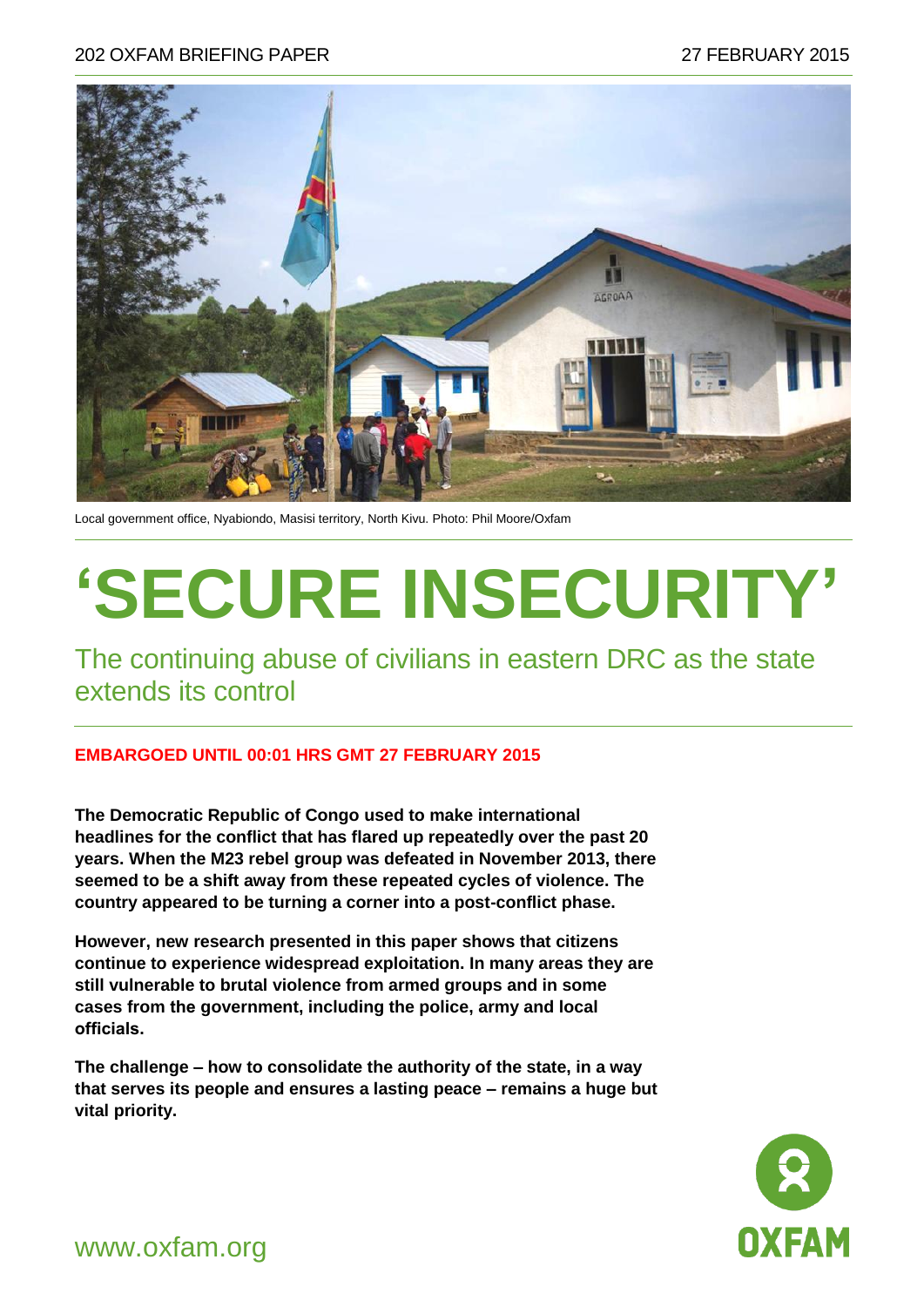## EXECUTIVE SUMMARY

With the signing of the Peace, Security, and Cooperation Framework (PSCF) in February 2013,<sup>1</sup> and the defeat of the M23 rebel group at the end of that year, the world's attention largely moved away from the Democratic Republic of Congo (DRC) and the conflict that has ravaged the east of the country for more than two decades. By signing the PSCF, the Government of DRC committed to, among other things, consolidate state authority throughout the country and deepen the reform of its security services. However, new research conducted for this report shows that little has changed for many people in eastern DRC.

Two years after the PSCF was signed, conflict and violence towards civilians remain widespread in many areas of eastern DRC. Since early October 2014, more than 250 women, men and children were killed in attacks allegedly undertaken by the Allied Democratic Forces (ADF), an armed group in Beni in North Kivu. In early 2015, the Congolese army, Forces Armées de la République Démocratique du Congo (FARDC), announced military operations against the Forces Démocratiques pour la Libération du Rwanda (FDLR), an armed group that has operated in the Kivus since 1994,<sup>2</sup> after it failed to meet its 2 January 2015 deadline to surrender.<sup>3</sup>

Humanitarian organizations have expressed concerns about the potential impact of such military action on civilians. In 2009, operations against the FDLR displaced hundreds of thousands of people, without ultimately defeating the FDLR. $4$  A 2009 NGO update estimated that for each FDLR fighter disarmed in 2009, one civilian was killed, seven were raped and 900 were forced to flee their homes.<sup>5</sup>

In this report, Oxfam presents new research scrutinizing the experiences of communities in certain areas of eastern DRC where state police, officials and military have extended their control. Although these areas have been deemed by the state to be secure, for communities the insecurity continues, leading one local official to describe the situation as '*secure insecurity*'.<sup>6</sup>

A range of factors still contribute to insecurity in areas deemed secure by the state. In some areas of North Kivu, Oxfam found that competition for land – sometimes following the return of displaced people – still drives conflict. In communities that Oxfam visited in South Kivu, conflict commonly hinges on cyclical violence between ethnic groups. In both North and South Kivu, conflict is characterized by clashes which deepen inter-community tensions. In all of the 16 villages where Oxfam conducted research, continued violence by armed groups was mentioned. In some areas of South Kivu, for example, communities live in fear of physical harm, sexual violence, kidnappings and killings.

*No-one asks officials for help, if you are beaten by the army, or by someone else. There"s no point, they don"t even want to hear about it. That"s why we turn to God for help.*

Interview with a religious leader, Rutshuru, North Kivu, 17 September 2014

*For each FDLR fighter disarmed in 2009, 1 civilian was killed, 7 were raped, and 900 were forced to flee their homes.*

2<sup>nd</sup> Situation Update from NGOs on DRC (2009)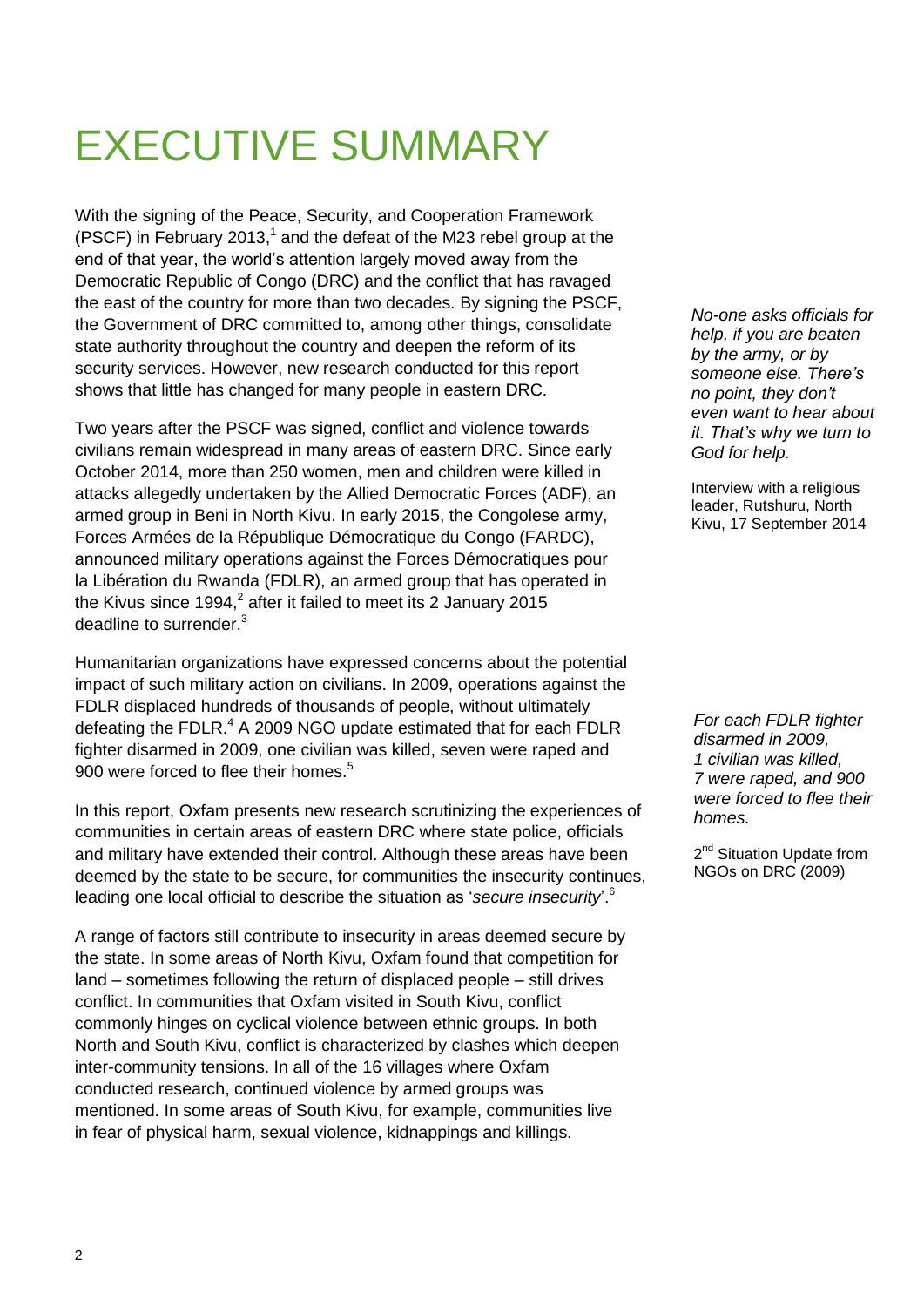Oxfam's research was conducted in August and September 2014 and comprised 55 focus group discussions (involving 430 community members) and 70 interviews in 16 villages, across four territories (Masisi and Rutshuru in North Kivu, and Kalehe and Uvira in South Kivu). Overall, the research reveals how little progress has been made towards building legitimate and credible state authority in many parts of eastern DRC*,* a disturbing conclusion.

The human cost of this lack of progress is continuing violence and extortion – like the violence and frustration recounted by one woman in the Ruzizi Plain area of Uvira: '*Today, the bodies of two people were found… just a few metres from my home. We don"t know where to turn,*  we just want some fresh air; we want peace<sup>'.7</sup> In villages where Oxfam undertook research, men and women consistently reported abuse by officials. *"The soldiers of the FARDC are at the core of the insecurity; they steal, they set up illegal road blocks.*' 8 They feared violence as well as extortion at the hands of the state. $9$ 

The research also brought women's experience of abuse to the fore, and highlighted how traditional beliefs about women's roles in society, and a lack of resources to pay the necessary fees, prevent most women from seeking protection or justice from local officials. As a woman in her early thirties told Oxfam: '*When I went to see the chief about a case of rape in our district, the chief told me that justice doesn"t concern women*.'<sup>10</sup>

The research found that while state officials are now present in most villages and towns, they are not able to travel to some areas supposedly under their control because of insecurity. In some areas, they effectively share authority with armed groups that are also present there.

Often, the presence of state officials does not guarantee protection for civilians from violence or abuse. Respondents explained that they are forced to pay for protection that the state should be providing to its citizens as their right.<sup>11</sup> They told Oxfam how state officials – especially the security services, the army (FARDC) and police (PNC) – perpetrate abuses themselves.<sup>12</sup> As one 19-year-old street vendor from Kalehe territory in South Kivu said: '*Last month, soldiers beat a person so badly that he died before he got to hospital. The same soldiers attended the burial, and nobody could do anything about it*.'<sup>13</sup>

Oxfam's research did reveal examples of good practice by state officials. In one village in South Kivu, one woman said: '*when there"s a problem, officials invite the population to find solutions together. Often, these meetings take place at the local leaders" office. Even the women are invited*<sup>14</sup> But these examples were relatively few. Men and women also told Oxfam about fees charged by the local police – for instance, \$5 to report a crime and an additional  $$10^{15}$  to investigate it.<sup>16</sup> Oxfam heard of other officials extorting money at illegal roadblocks, or through illegal taxation at markets – the same tactics that civilians have come to expect from armed groups. As one official is reported to have said, '*If you used to pay the armed groups, why can you not give [pay] the government?"*<sup>17</sup>

Communities in eastern DRC want functioning and accountable government structures that can uphold their rights. Research undertaken by the Harvard Humanitarian Initiative at the end of 2013 showed that 73

*In all of the 16 villages where Oxfam conducted research, continued violence by armed groups was mentioned.*

*Our husbands cannot go out because they might be killed. [As a result the women go out to get food]. It"s in this kind of situation that we are often raped, if there are soldiers on the road."* 

Focus group discussion with women, Masisi, North Kivu, 24 September 2014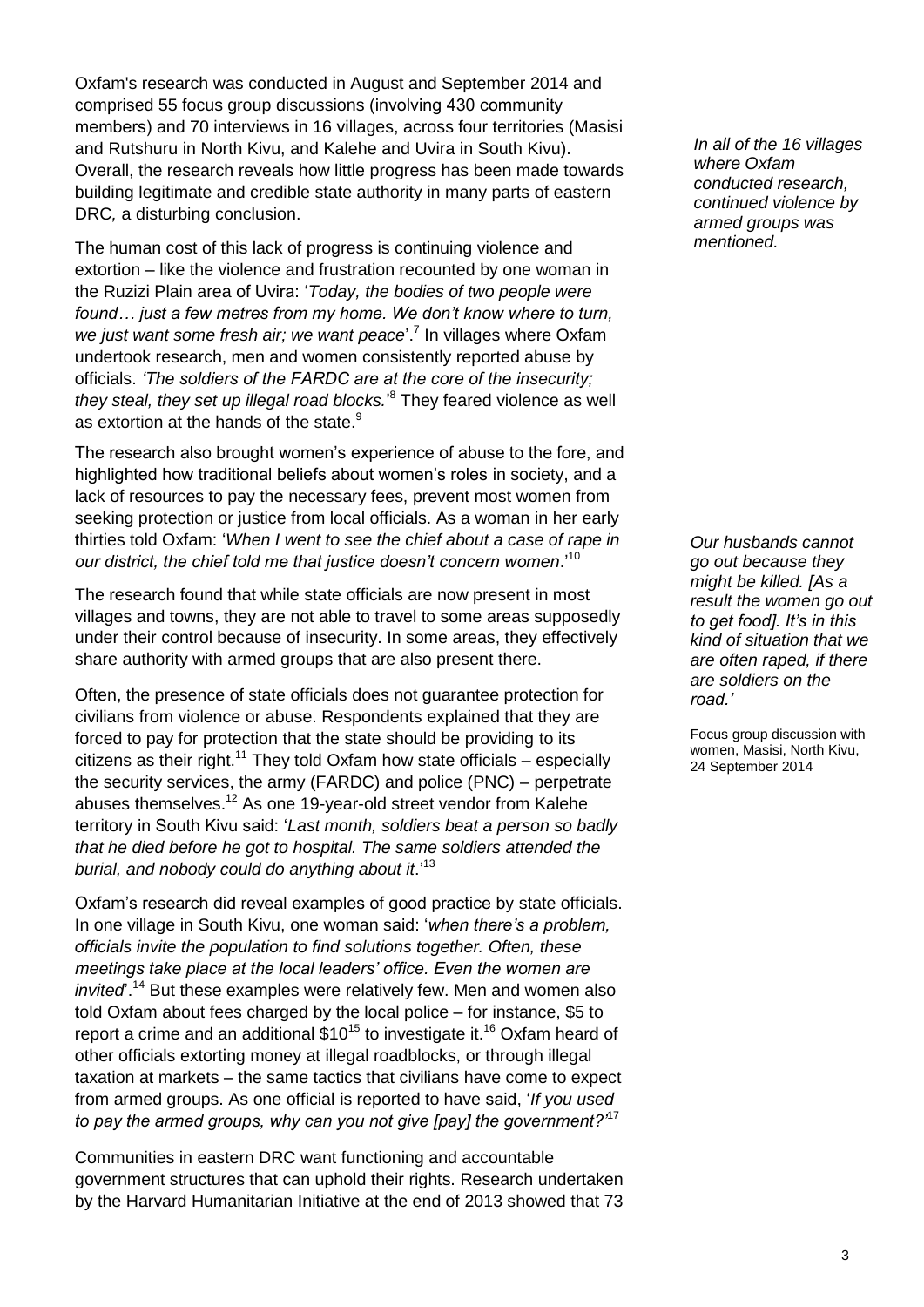percent of people in eastern DRC identify the government as the key actor that must take action to protect them.<sup>18</sup> Oxfam's research shows how far that hope is from being realised. But it also shows that many people continue to seek justice or protection from state officials, even when they are illegally forced to pay for these services. This is not necessarily because they consider the state's protection anywhere near adequate. It is because they understandably seek any protection they can, be it from armed groups, the state or community structures.

Recognizing the inadequacy of the state, many communities have implemented their own initiatives to try to protect themselves from violence or to resolve local tensions. Many respondents told Oxfam of village committees or low-level chiefs that are doing so, though such initiatives tend to exclude those people who are most at risk of violence and abuse, such as women or young people. One 20-year-old woman told Oxfam how community mediation had forced her to marry a man who had raped her as a minor, alongside compensation paid by his family.<sup>19</sup> While the judgement may have helped to resolve family and community tensions, she was forced to marry a man who still physically abuses her.

Two years after the PSCF was signed, civilians in many parts of North and South Kivu still feel alienated from the state's services, and vulnerable to abuse by its officials. The challenge to consolidate the state in a way that serves its people remains a huge but vital priority.

This paper concludes with a series of recommendations to the Government of DRC, at the national and local level, to donor governments and other organizations working on stabilization, and to the Great Lake Envoys of the African Union, UN, United States and European Union.

### **Recommendations for the Government of DRC**

#### **To deliver on its commitment to 'consolidate state authority', the national Government of DRC should:**

- Pay state officials, train them in their roles and responsibilities and monitor their implementation of these roles and responsibilities; starting in areas targeted for stabilization, to be implemented by the end of 2015;
- Support research and implementation of a quota system for women to be appointed as state officials.

#### **Provincial, territorial and local governments should:**

- Prioritize budget for the provision of support for state officials to offer services in rural, as well as urban, areas.
- Promote access of women, youth and other groups to management and decision-making positions within customary structures which are subsumed into the public service;
- Organize training and awareness raising in communities, so that citizens understand the roles and responsibilities of officials, as well as the fact that their services should be provided free of charge.

*People go and seek help from the [armed group] Nyatura when they have a problem, rather than coming to us. The Nyatura are preventing us from doing our work.*

In-depth interview with local official, Rutshuru, North Kivu, 20 September 2014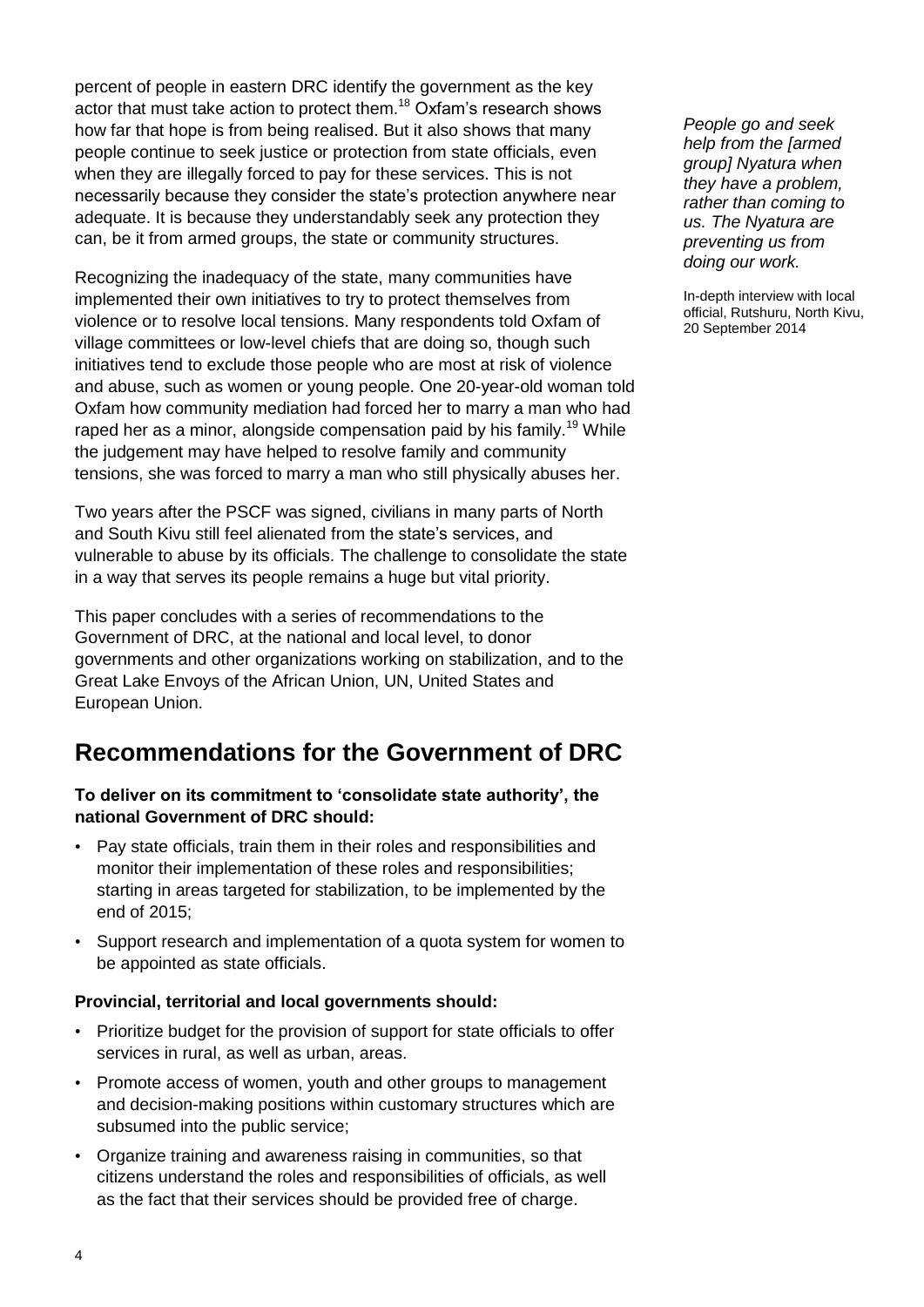**To deliver on its commitments to 'continue, and deepen' security sector reform (SSR), the Government of DRC should:** 

- Allocate budget for reform of the security services and ensure salaries for security services are paid. Pass all laws on SSR, as per the PSCF action plan;
- Implement the commitment in the PSCF action plan published in July 2014 to establish accountability mechanisms for all security services – police, army and intelligence - by the end of 2015;
- Make urgent progress on the latest disarmament, demobilization and reintegration (DDR) programme, which has not yet been funded.

### **Recommendations for parties involved in funding stabilization programmes**

**The Stabilization Support Unit (housed within MONUSCO), donors and implementing NGOs should:** 

- Advocate for the payment of salaries to FARDC. This is an essential component of the International Security and Stabilization Support Strategy (ISSSS) focus on security, which aims to extend law and order, and to 'build trust in the FARDC and change perception of the FARDC';
- Include gender analysis in all pillars of the ISSSS strategy, particularly regarding return, reintegration and socio-economic recovery, and prioritize projects which challenge norms that exclude women.

## **Recommendations for the Great Lakes Envoys**

- Emphasize the need for inclusivity and accountability of state structures and progress on the PSCF action plan, including by convening regular meetings with the international community to ensure they are coordinated and consistent in their support for state consolidation in the DRC;
- Promote the inclusion of representatives of women's groups in decision making regarding land reform, particularly in relation to the returns process.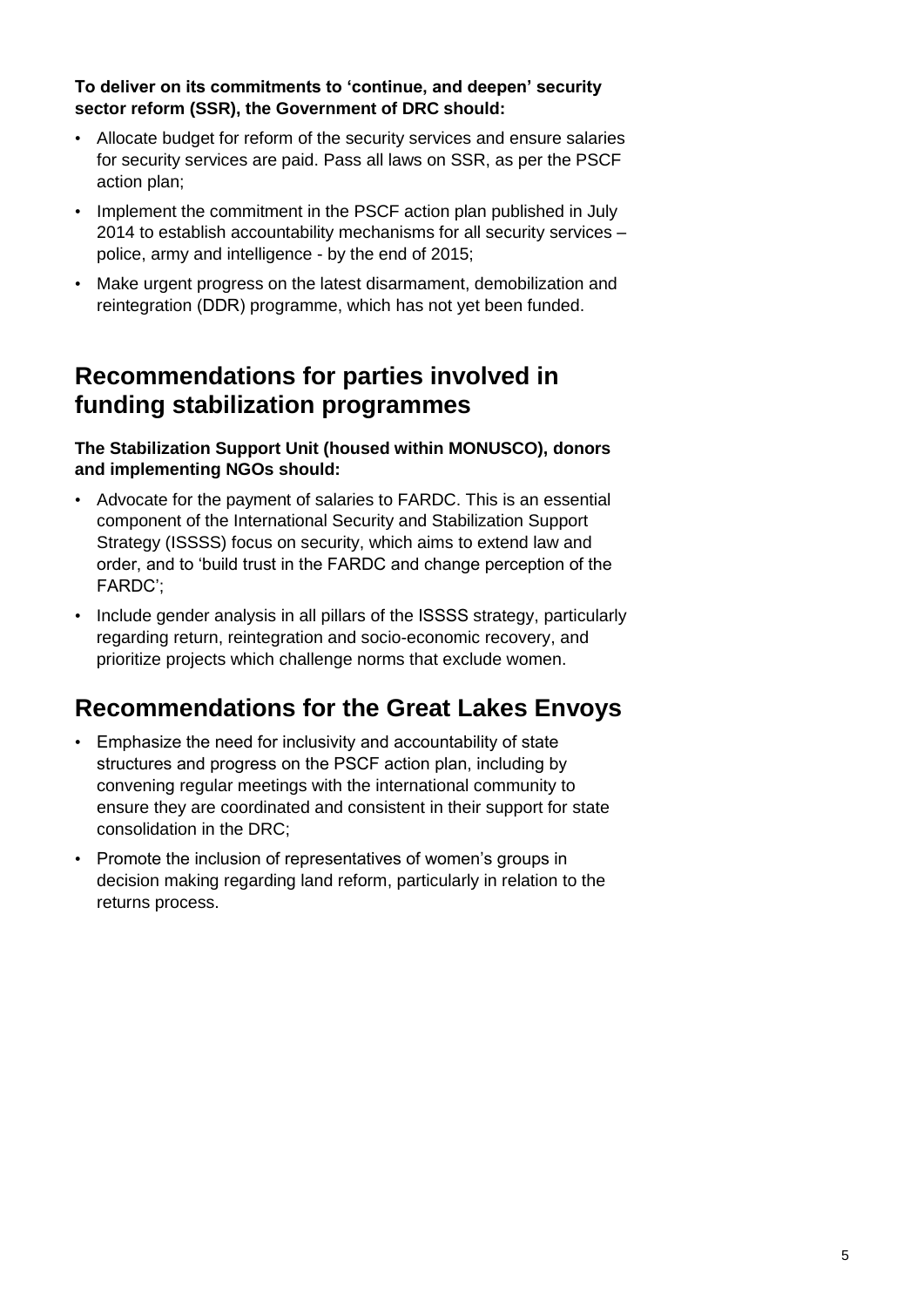## **Maps**

**Map1: Eastern DRC, highlighting the territories where research was carried out in 2014** 

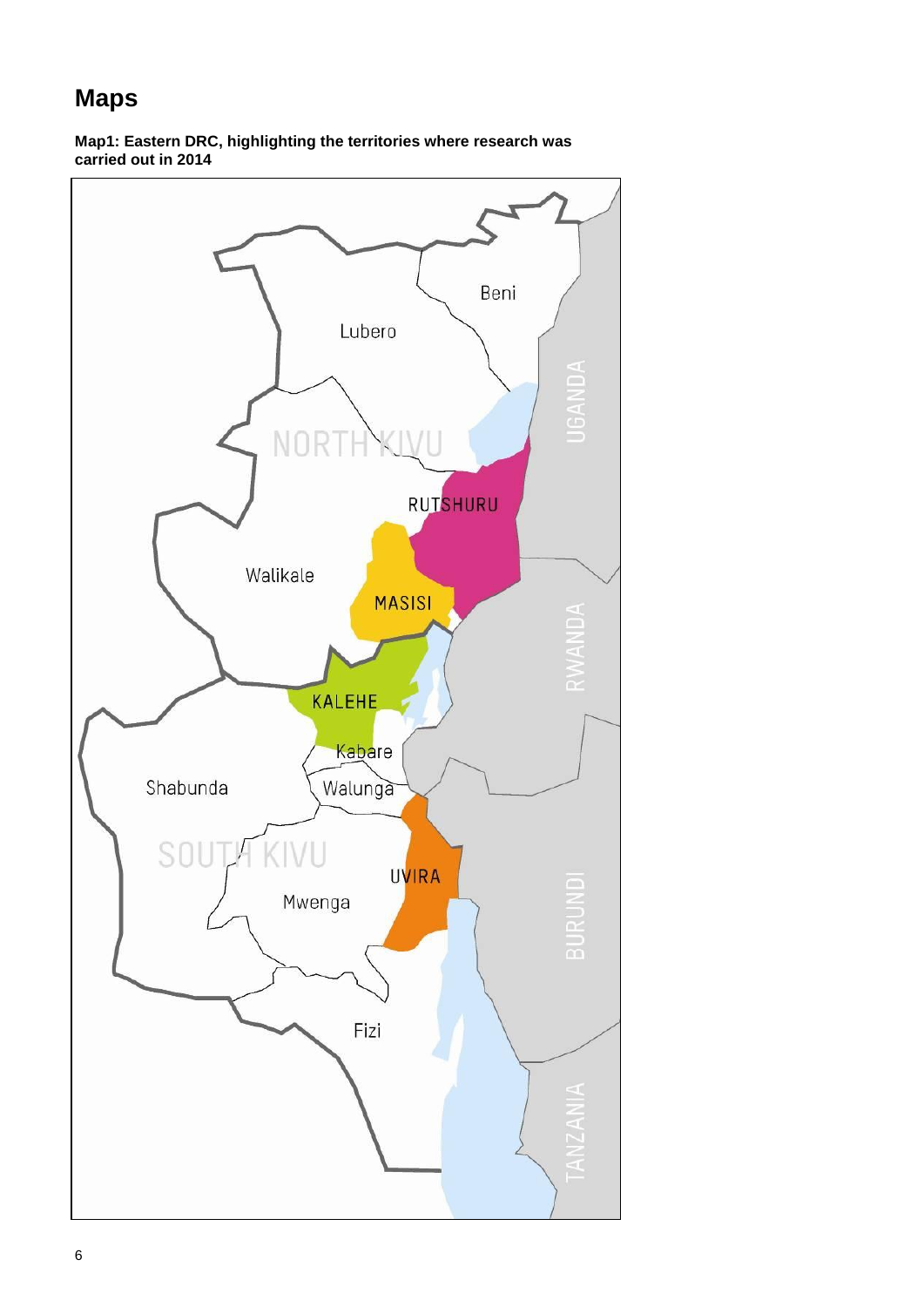**Map 2: Approximate zones of control for rebel groups at the time of research (August–September 2014)** 

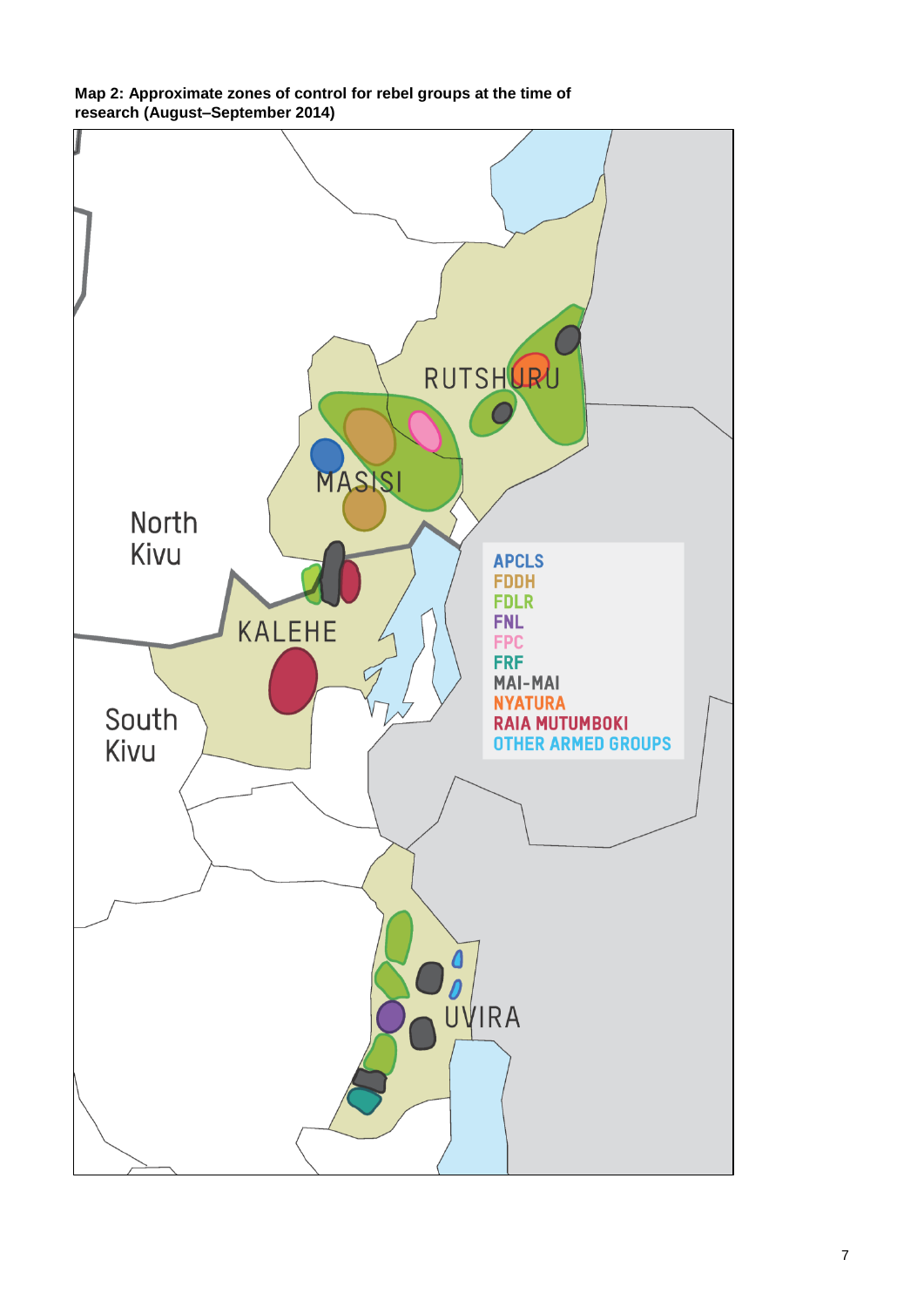## 1 AIM AND METHODOLOGY

Since 2006, Oxfam has undertaken regular research in eastern DRC in order to highlight the threats faced by communities in the region, and to explore ways to improve their protection. $^{20}$  As DRC state presence is being re-established in areas previously held by armed groups, there is a growing responsibility on the state to provide protection to citizens. During August and September 2014, Oxfam undertook research to understand how officials and citizens interact in areas where the state is being consolidated. The findings from this research, as well as Oxfam's own programme experience and other key resources cited in the text, are the basis of this report.

Oxfam carried out research in four areas of eastern DRC that have been prioritized for stabilization.<sup>21</sup> There are several coordination mechanisms for stabilization in eastern DRC, including the government-run Stabilization and Reconstruction Programme for War-Affected Areas, known as STAREC, and the International Security and Stabilization Support Strategy (ISSSS), which is housed within the UN Organization Stabilization Mission in the Democratic Republic of the Congo (MONUSCO) and coordinated by the Stabilization Support Unit (SSU). Together these programmes coordinate support for stabilization and provide a framework for implementing partners. The state's authority in the areas identified for stabilization is meant to be being consolidated or 'restored', in order to prevent armed groups from destabilizing the region further, and to build 'mutual accountability' between state and society.<sup>22</sup>

The research explores communities' views and experiences in order to scrutinize what 'mutual accountability' really means in practice. It highlights the threats that many communities still face; assesses the state's performance in protection and justice; and shows how communities are trying to improve their own protection in some areas where the state has been consolidated. The research also set out to explore how gender determines how citizens access protection services and interact with state officials. Oxfam's findings in the areas selected for stabilization mirror research carried out across eastern DRC by the Harvard Humanitarian Initiative (HHI) in 2013 which showed that people in eastern DRC 'questioned the commitment of the government to improve security, peace and services.<sup>23</sup>

Oxfam's research adopted a qualitative methodology comprising in-depth interviews with key informants and focus group discussions (FGDs) in two of the ISSSS key areas for stabilization in each of the two provinces of eastern DRC (North Kivu and South Kivu). The selected areas were Masisi and Rutshuru in North Kivu, and Kalehe and Uvira in South Kivu. Within each of these areas, the research team chose four villages. The selection of village sites was made to reflect diverse levels of security, accessibility and ethnic differences, as well as a variety of geographical locations.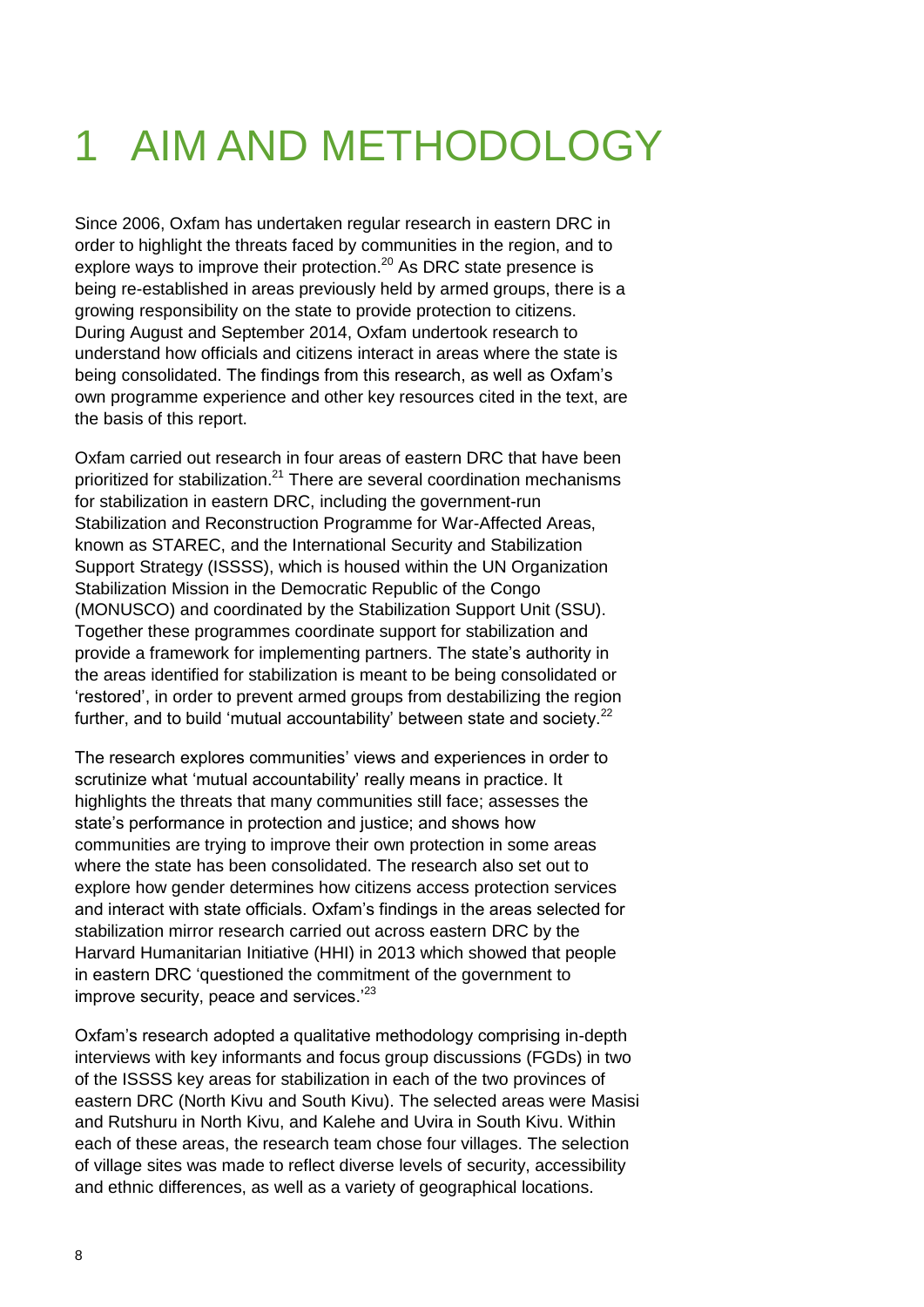Oxfam conducted 55 FGDs and 70 key informant interviews in 16 villages. A total of 430 community members and 70 community leaders and government representatives participated in the research.<sup>24</sup> Three FGDs were held in each village. The research team held one FGD with women only, and one with men only, to allow both men and women to express themselves freely. Though participants were not statistically representative of their communities, they were selected to reflect differences in age, ethnicity and educational and occupational background. In each village, one FGD was held with a specific group, such as young people, old people, vulnerable people or people affected by displacement, with the expectation that different sub-groups within the community may have different experiences of interacting with authorities and armed groups.<sup>25</sup> Between six and eight people participated in each focus group.

Semi-structured key informant interviews were held with four individuals in each village, specifically with a customary representative, an administrative official, a security agent and an opinion leader. $^{26}$ 

The interviews and FGDs took place in Swahili, and were subsequently translated into French and transcribed. Quotes from these were then translated into English to be used in this paper. This paper does not provide detailed information about the locations or people involved, in order to respect the anonymity and security of the participants.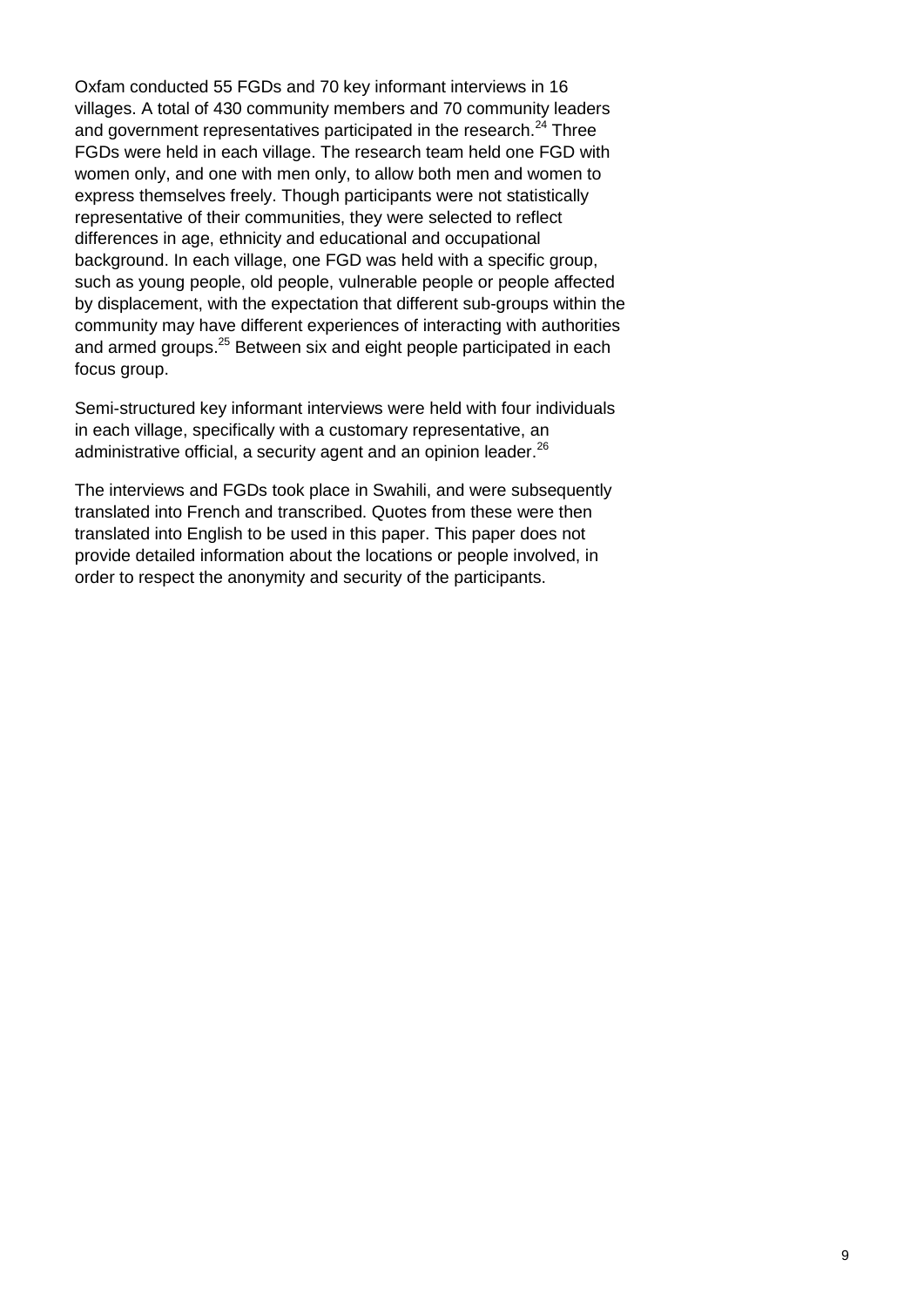## 2 INTRODUCTION: FROM CONFLICT TO PEACE?

### **The latest stage in a twenty-year conflict**

DRC is still experiencing violence and conflict in many parts of its eastern territories, despite a much-heralded peace agreement in February 2013.<sup>27</sup> Since early October 2014, more than 250 women, men and children were killed in attacks in Beni in North Kivu, allegedly by the armed group Allied Democratic Forces (ADF).<sup>28</sup> In early 2015, the Congolese army (Forces Armées de la République Démocratique du Congo - FARDC) began military operations against the Forces Démocratiques pour la Libération du Rwanda (FDLR), the armed group that emerged after the Rwandan genocide in 1994. The FDLR failed to meet its latest deadline to surrender by 2 January 2015.<sup>29</sup> Humanitarian organizations have expressed concerns about the potential impacts of such military operations on civilians. These concerns are based on experience of the 2009 operations against the FDLR which resulted in major displacement of local populations, without ultimately defeating the FDLR.<sup>30</sup> Previous research estimated that, for each FDLR fighter disarmed in 2009, one civilian was killed, seven were raped and 900 were forced to flee their homes.<sup>31</sup>

The current conflict is characterized by clashes between FARDC and several different armed groups. These armed groups fight with the FARDC and with each other. Alliances between armed groups and even between the FARDC and armed groups are not uncommon but often short-lived. Exploitation and harassment of communities is carried out by all warring parties.<sup>32</sup> Oxfam's 2013 DRC protection report, *In the Balance*, described how people 'continue to be relentlessly squeezed for economic gain by armed actors, state and traditional authorities.<sup>33</sup> These economic gains – through extortion, illegal taxation and forced labour – provide the necessary resources for the continued violence; they also create an incentive to maintain a certain level of conflict and militarization in eastern DRC. Territorial zones frequently change hands between the different parties to the conflict, while the inhabitants serve as commodities, providing the means to prolong the conflict.<sup>34</sup>

Following a series of significant changes in 2013, not least the signing of the Peace, Security and Cooperation Framework (PSCF) in early 2013, many people believed that the security situation in eastern DRC was improving. A new brigade, the Force Intervention Brigade (FIB), was created within MONUSCO, with a mandate to 'neutralize' armed groups. Mary Robinson was appointed as the first UN Special Envoy to the DRC and the Great Lakes. She hailed the PSCF as a 'framework of hope'.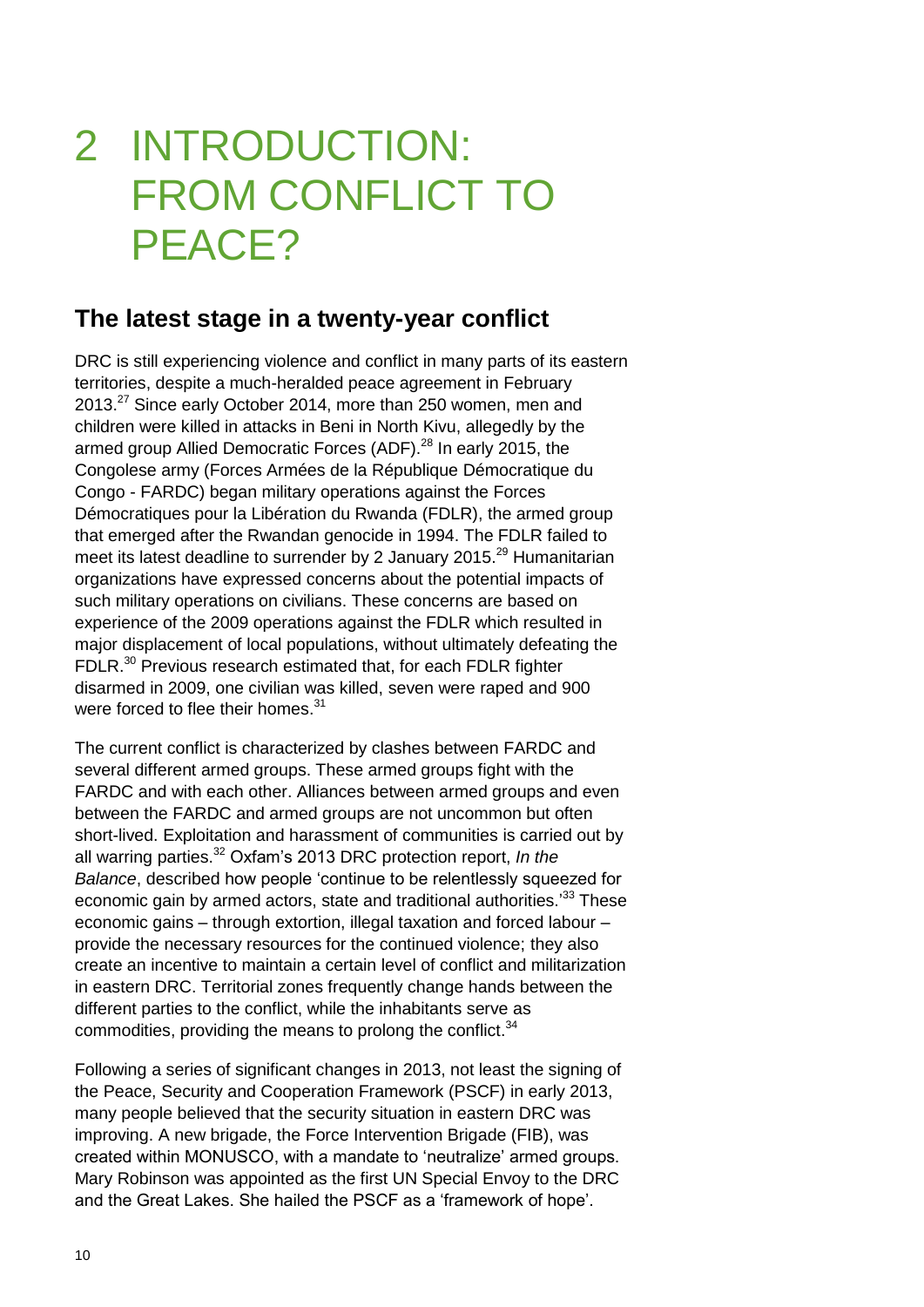This hopefulness was strengthened at the end of 2013 when FARDC and the FIB defeated the M23 armed group.

In early 2014, MONUSCO moved most of its civilian staff to Goma, the provincial capital of North Kivu, signalling a commitment to stabilization in North and South Kivu. Hundreds of thousands of people returned to their places of origin, as security became more widespread and hopes of longer-term peace increased. In the second half of 2014, however, security deteriorated once again, with an increase in clashes between armed groups, as well as operations by FARDC targeting various armed groups in North and South Kivu. This insecurity led to a sharp rise in the numbers of people fleeing conflict. Some of the most significant clashes and displacements took place in South Lubero, in the northern part of North Kivu, where over 58,000 people were forced to flee. Beni, not far from Lubero, also saw brutal violence and killings. Currently, abuses continue and humanitarian needs are increasing in many parts of eastern DRC; proof that these areas are not yet moving into a post-conflict phase.<sup>35</sup>

## **Frameworks for peace and stabilization?**

The PSCF was signed by the DRC and 11 other countries in the region on 24 February 2013.<sup>36</sup> The PSCF commits to 'consolidate' state authority, to make progress on decentralization and to structural reform of government institutions in DRC. The guarantors for the PSCF are the Chairperson of the African Union Commission, the UN Secretary General, the chairperson of the International Conference of the Great Lakes (ICGLR) and the chairperson of the Southern African Development Community (SADC), with support from the EU, Belgium, France, the UK and the US. There are two oversight mechanisms – one regional, one national (representing the DRC) – which aim to meet regularly to review progress on implementation.<sup>37</sup> While the regional oversight mechanism regularly comes together to review the action plan for PSCF regional implementation, the national DRC oversight mechanism has been slow to get off the ground. Its action plan lacks clear deadlines, adding to the sense that the PSCF has so far done little to build a culture of peace, or the conditions for economic recovery and stability.

The International Security and Stabilization Support Strategy (ISSSS) was established with a timescale of 2013–17; the latest in a long line of stabilization strategies in DRC. Previous initiatives have repeatedly failed to involve communities in the design and delivery of stabilization strategies.<sup>38</sup> Oxfam published a paper in 2012, *For Me but Without Me is*  Against Me, highlighting this failure.<sup>39</sup> The current ISSSS is underpinned by a greater commitment to involve communities in its design and implementation. One of its aims is to 'build the trust and capacities of local actors and of state and social institutions.'<sup>40</sup> Key to its approach is an 'integrated, holistic but targeted process of enabling state and society to build mutual accountability [between state and society].<sup>41</sup> It articulates key focus areas for its programme of interventions: democratic dialogue; security; the 'restoration' of state authority; return, reintegration and socio-economic recovery; and the fight against sexual violence.<sup>42</sup>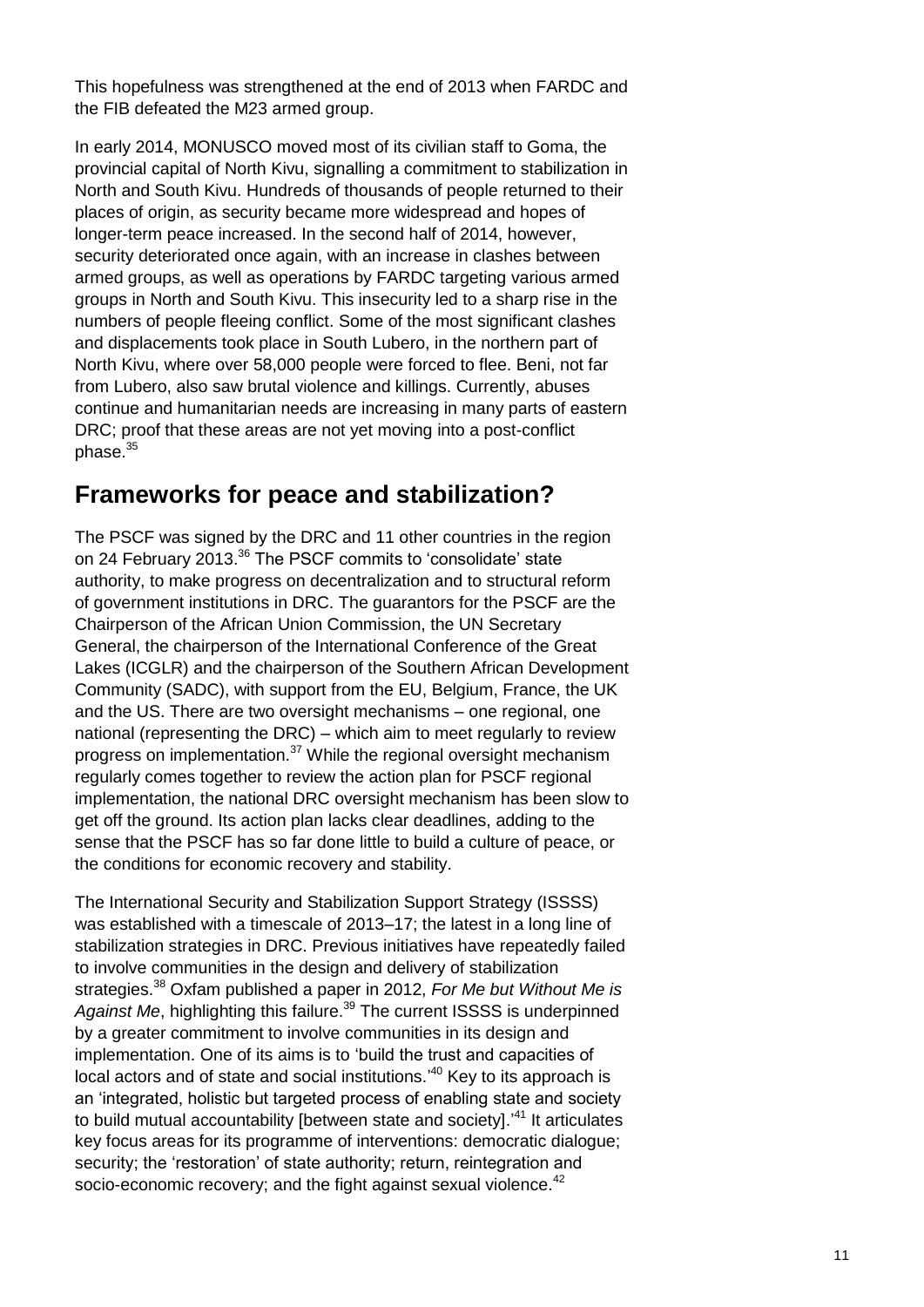Plans to deliver these ISSSS programmes in each province are being developed alongside the DRC government's own stabilization programme, the Stabilization and Reconstruction Programme for War-Affected Areas (STAREC), which was set up in 2008 to 'consolidate the security gains made under the 23 March agreements'.<sup>43</sup> STAREC aims to restore the authority of the state in areas that were controlled by armed groups, and to improve the security environment. STAREC also commits to: humanitarian and social action; civil protection and the fight against sexual violence; fighting poverty and impunity; inter-communal reconciliation; and good governance.<sup>44</sup>

These three frameworks – PSCF, ISSSS and STAREC – together remain a key part of the road map for the DRC government and its regional and international partners towards peace and stability. This paper questions whether this approach to stabilization is really improving protection for all of eastern DRC's citizens; and whether it is really improving 'mutual accountability' between the DRC government and its people.<sup>45</sup>

The frameworks all refer to the 'restoration' (ISSSS and STAREC) or 'consolidation' (PSCF) of the state. The PSCF specifies that consolidation will 'prevent armed groups from destabilizing neighbouring countries', <sup>46</sup> while the ISSSS says it focuses on 'bringing state actors and society closer together and to assure the equitable delivery of services based on local needs.<sup>147</sup> This paper will use the term 'consolidation of the state' to refer to the establishment or re-establishment of a state presence, including activities under ISSSS and STAREC.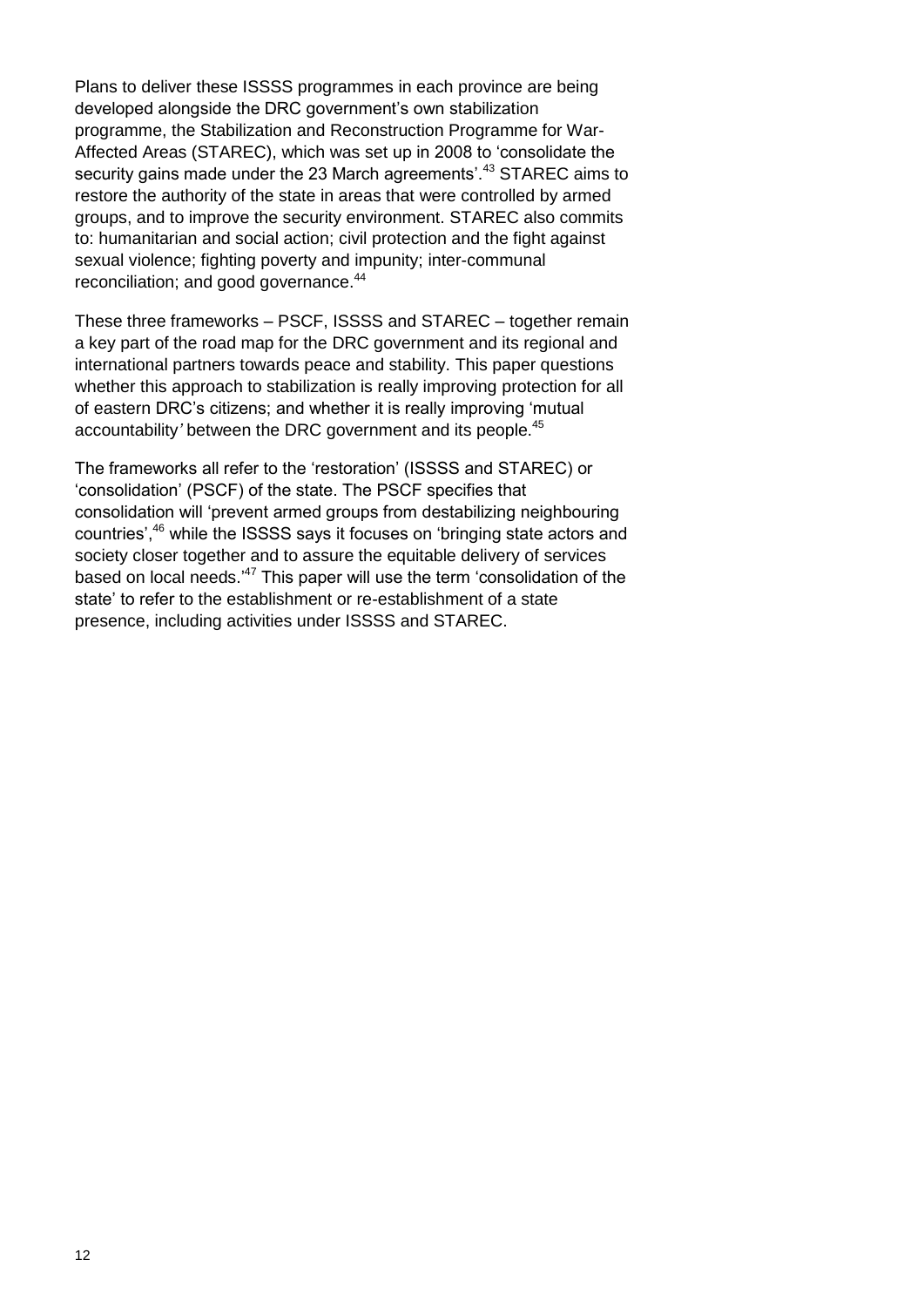## 3 'SECURE INSECURITY'

Oxfam's research has found that many communities in Masisi, Rutshuru, Kalehe and Uvira continue to experience brutal violence, abuse and extortion. Interviewees spoke of threats from three sources: local conflict; violence from armed groups; and the exploitative practices of the state. They described the state's presence as still limited to a small number of officials in the main villages or towns, who lack the means to implement their roles effectively. According to a police commander in North Kivu, '*The population needs to live in peace and security in the areas that are under our* [the government's] *control. We have deployed a police unit, but it's too small to assure the security of the population on that hill*.<sup>48</sup> In so far as the state has been consolidated, it has not yet made communities feel safe. One local state official referred to the situation as '*secure insecurity*', where insecurity *for people* remains, irrespective of the fact that the state considers these areas to be 'secure'.<sup>49</sup>

## **Threats from local conflict**

Local conflict follows different patterns in different areas of North and South Kivu. In the areas of North Kivu where the research was conducted, there is significant conflict stemming from land and power issues, following the return of displaced people. According to an analysis conducted in central Masisi in December 2014 by the NGO International Alert, conflict over land is being caused and exacerbated by a combination of the return of people who were forced to migrate during previous conflict periods; unequal distribution of land; and local customary and official systems of land ownership.<sup>50</sup> Many former refugees and displaced people told Oxfam that they had returned to find their land occupied or sold. One woman in Rutshuru said that, '*The Tutsi families that lived here were obliged to flee to Rwanda in 1994–95. After a while some of them came back to sell their land. So maybe you bought it from the big brother of the one who fled, the small brother will come back and have you arrested, even when you have the documents.*' 51

Oxfam's research in South Kivu indicates that cyclical inter-community conflict between ethnic groups with different livelihoods is the dominant trend there.<sup>52</sup> These local conflicts can result in the theft and slaughter of livestock, killings, kidnappings, destruction and expropriation of fields, preventing access to land and forced displacement. For instance in the Ruzizi Plain of Uvira, one woman said: '*Today, the bodies of two people were found, it was just a few metres from my home. We don"t know*  where to turn, we just want some fresh air; we want peace.<sup>'53</sup> Such intercommunity conflicts can lead to the setting-up of self-defence groups that in turn sometimes develop into armed groups based on ethnicity, such as an armed group called the Nyatura which is based around the Hutu identity.<sup>54</sup>

*This week, a man was killed and his cows were stolen by unidentified armed men. This situation makes the conflict between the Bafulirhu and the Banyamulenge even worse.* 

FGD with men, Uvira, South Kivu, 29 July 2014

*Continued violence by armed groups was mentioned in all of the 16 villages where Oxfam conducted research.*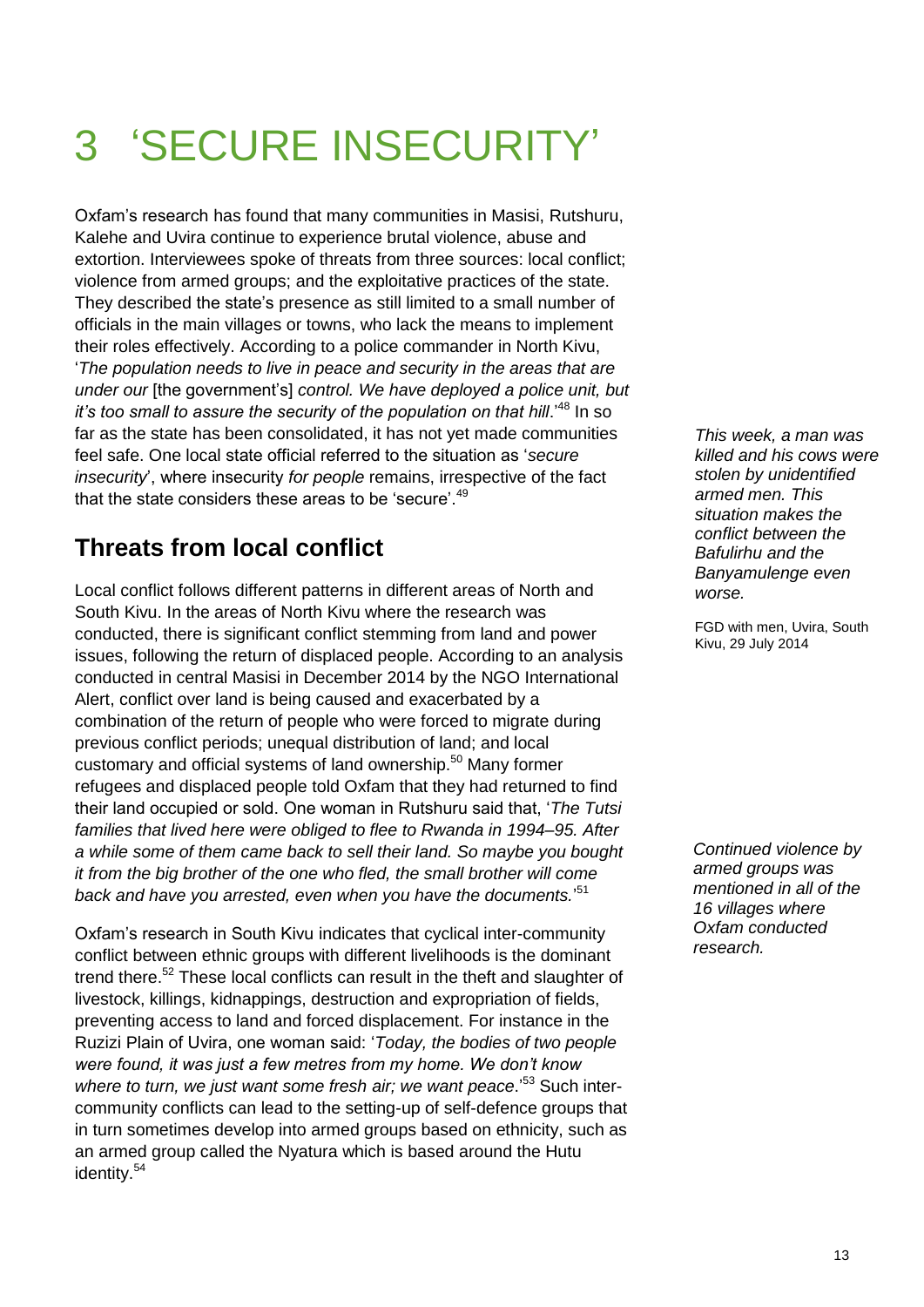## **Violence from armed groups**

Armed groups often remain present in the areas that are targeted for stabilization (see Map 2 on page 7). Oxfam learned that in some areas communities live in fear of physical harm, sexual violence, kidnappings and killings from armed groups. Economic exploitation by armed groups is also rife. Repeatedly, respondents described having to give away part of their crops at each step of the production process. For instance, people in some communities told Oxfam that the FDLR demands 10 percent of their crops before they are even harvested. Armed groups set up illegal road blocks, requiring farmers transporting their crops home or to market to hand over part of their harvest. Similarly, people returning from selling their crops at the market are often obliged to hand over part of the earnings on their way back to their village. One police (PNC) commander in Masisi, North Kivu explained, *"For instance, if you cultivate a field of beans and you produce 100kg, you need to give 10 kg. In addition you need to pay the daily taxes of produce at the road blocks that they erect on market days. So, that is a second levy.*' <sup>55</sup> This paper refers to these practices of extracting money or goods as 'illegal taxation.'

Sometimes, conflict or anticipated clashes between armed groups or between armed groups and the FARDC lead to temporary displacement of civilians. This may mean people regularly leaving an area to protect themselves from attacks, or sudden displacement in anticipation of, during, or following clashes. One woman in Uvira, South Kivu, explained: '*Every day at 2pm we leave our houses and go near the military camp. There we sleep because we flee the FNL* [Forces nationales de libération] *who kidnap and kill people from my community."* A displaced person in Kalehe recounted the following: *"There were clashes between the Raia Mutumboki and the FARDC. I didn"t have time to gather any of the family goods when I fled. I spent one week in the forest, but I suffered so much that I came here. Here, the situation is as bad as where I came from. I no longer know where to go."*<sup>56</sup>

Insecurity, the threat of physical abuse or killings, and temporary displacement all increase the difficulties for people to reach their fields and markets, and undermines their ability to maintain their livelihoods and provide for their families. One woman with fields in the high plateau of Kalehe told Oxfam she has no other option than to take the risk of going to her fields; she has to put herself in danger in order to feed her family. $57$  In Uvira, the presence of the FNL leads to insecurity, stealing of cattle and inaccessibility of fields.<sup>58</sup>

## **Exploitative practices of authorities**

Respondents described how state officials – especially the army and police – are perpetrators of abuse. $59$  FGD members told Oxfam that state officials commit some of the same abuses usually associated with armed groups, such as extortion at road blocks, forced labour, and illegal 'taxation', as well as arbitrary arrests and payment for protection

*Not even a week ago, armed men visited our neighbourhood. They looted the houses and one victim was taken to hospital.*

FGD with young men, Rutshuru, North Kivu, 18 September 2014

*Soldiers put up roadblocks demanding 200 FC* [\$0.25] *from each passer-by. If you don"t have the money, you have to cut wood for the soldiers.*

FGD with men, Kalehe, South Kivu, 08 September 2014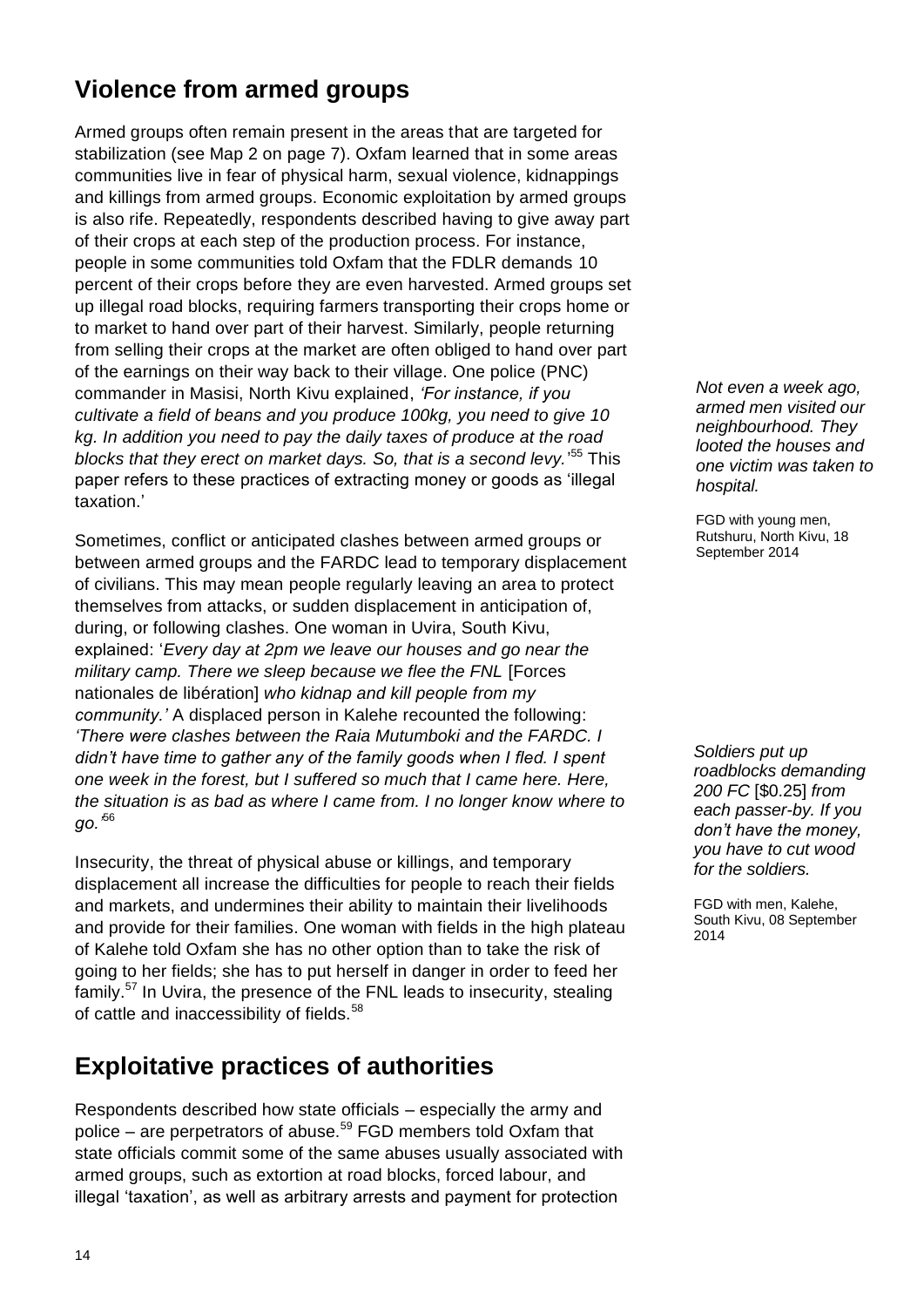and justice services. Members of an FGD in North Kivu recounted how an official told community members: '*If you used to pay the armed groups, why not give to the government?"*<sup>60</sup> In December 2013, the UN Group of Experts on the Democratic Republic of the Congo identified the FARDC itself as a party to numerous violations of human rights.<sup>61</sup>

One administrator in Masisi told Oxfam that the police and military have continued to use illegal road blocks that had been set up by the FDLR.<sup>62</sup> It is well-known that illegal taxes are demanded by state authorities at markets in eastern DRC.<sup>63</sup> One woman in Kalehe told Oxfam that she and other women in her village have to leave a *pagne* (a length of fabric used by women as clothing, or to carry their goods or children) at the entrance to the market. They can only get her *pagne*  back if they pay 200 FC (\$0.25) when she leaves the market. $64$ 

In the villages where Oxfam undertook research, men and women reported abuse by officials. A member of the male FGD in Kalehe, South Kivu said, *"The soldiers of the FARDC are at the core of the insecurity, they steal, they set up illegal road blocks.*' <sup>65</sup> They feared violence, as well as extortion, at the hands of the state. A 19-year-old street vendor from Kalehe told Oxfam that '*Last month, soldiers beat a person so badly that he died before he got to hospital. Those same*  soldiers attended the burial and nobody could do anything about it.<sup>'66</sup> In Rutshuru, one man said of abuses committed by government officials, *"The community no longer trusts the authorities. Not for the prevention of threats nor to bring the guilty to justice, especially when a government official is concerned. We feel abandoned*.' 67

### **Piecemeal 'restoration'**

The restoration of the state in eastern DRC is fragmented and piecemeal. While in some areas the state has been partly or fully 'restored', in other areas it is entirely absent; in some areas the state may even be sharing its role as authority with armed groups. In general, the authorities are limited to villages and towns in Rutshuru, Masisi, Kalehe and Uvira. They are often not able or willing to assert their presence further afield where there may be armed groups.<sup>68</sup> In eastern Rutshuru, for instance, several government officials told Oxfam they cannot travel to some areas, '*There are places where I don"t dare to go, because of insecurity or because the population doesn"t know me*,' one said.<sup>69</sup> As other research in central Masisi has shown, armed groups profit from the vacuums created when the army and police are not present.<sup>70</sup>

In eastern DRC, rural communities tend to be mobile, moving from fields to home to the market place. These movements may mean crossing between different zones of control; rural women and men are at increased risk of violence or extortion as the cross these zones.

Women in eastern DRC 'are responsible for 70 to 75 percent of food production in rural areas and play a central role in the subsistence economy.'<sup>71</sup> When women report abuses to the police, they often raise concerns about their access to fields and the location of armed groups

*After we flee our home, there is no-one to help us. Our children cry from hunger, so we, the mothers, have to go back to the village to get something to feed the children. Our husbands cannot go out because they might be killed. It"s in these kind of situations that we might be raped, if there are soldiers on the road.*

FGD with women, Masisi, North Kivu, 24 September 2014

*I don"t have any fields here and I have many children to feed, so I"m forced to go to ...* [fertile area 70 km from the village where she lives] *where I have some fields. When I go to these fields to get the harvest, I suffer from harassment. I"m obliged to leave part of my harvest* [to the rebels or the FARDC].

Woman farmer in her early forties, FGD with women, Kalehe, South Kivu, 09 September 2014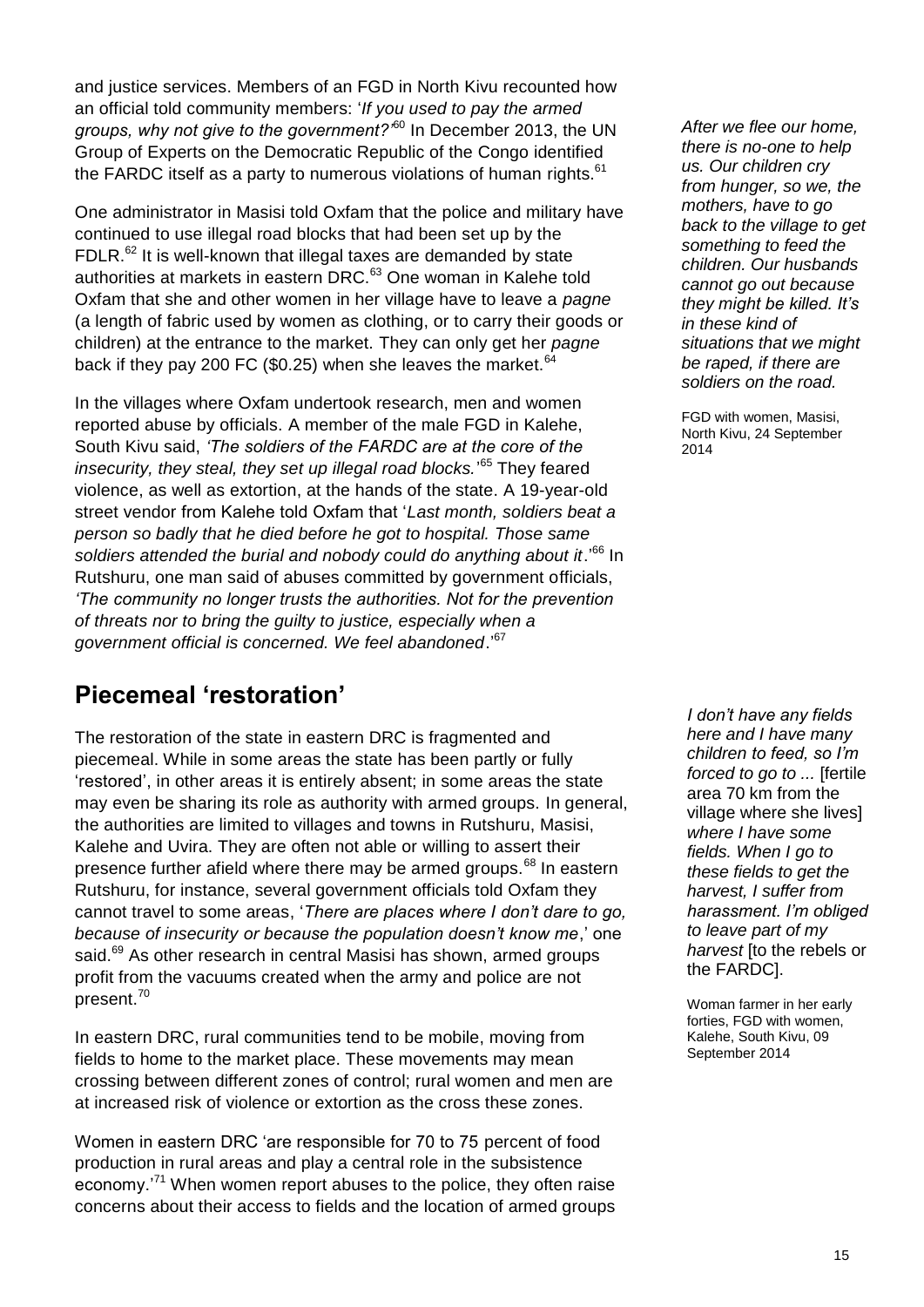because they are more vulnerable to threats as they visit insecure areas in order to work the land.<sup>72</sup> Women tend to travel more than men in order to maintain food production and provide for their families. In a men's FGD in Uvira, one member explained that, *"Here, it"s the women who feed the family, if you try and come near her crops, you"re hurting her.*' <sup>73</sup> To tend her crops or visit the health centre, a woman may have to travel between areas controlled by armed groups and the state. Crossing these boundaries makes her vulnerable to extortion and violence.

*People go and seek help from the [armed group] Nyatura when they have a problem, rather than coming to us. The Nyatura are preventing us from doing our work.*

In-depth interview with local official, Rutshuru, North Kivu, 20 September 2014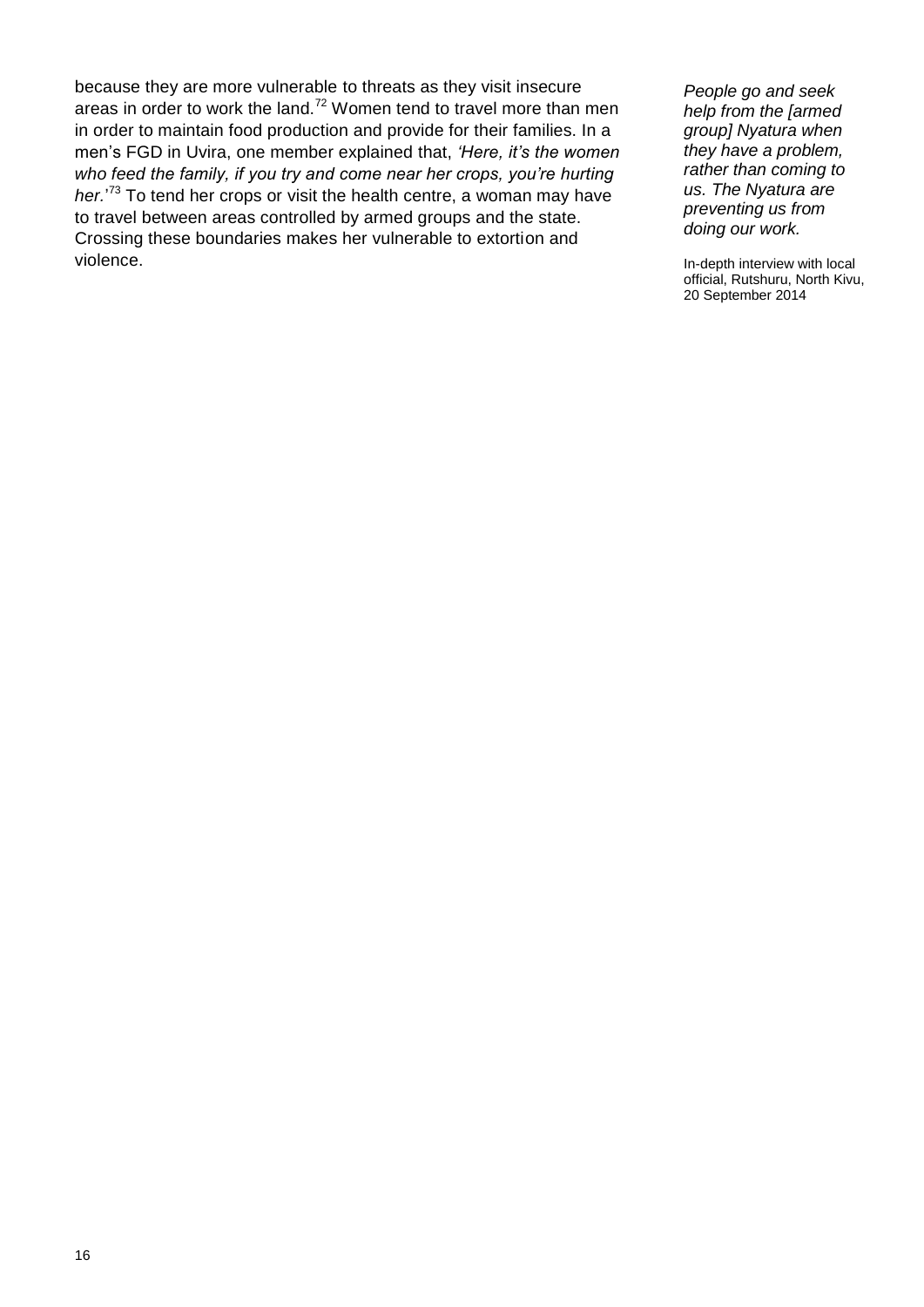## 4 PAYING FOR INADEQUATE JUSTICE AND PROTECTION

The previous section described how respondents saw local conflict, the state and armed groups as the sources of violence and abuse. This section will look at the challenges people face in accessing the range of administrative, customary, judicial, security and protection services that the state should provide for its citizens.

Oxfam's research did find some positive examples of interaction with state officials. In Masisi, for example, one police commander told Oxfam how they had visited all the hills in their area to explain their role to communities once a rebel group had left.<sup>74</sup> In a village in South Kivu, the women said that '*when there"s a problem, officials invite the population to find solutions together. Often, these meetings take place at the local leaders" office. Even the women are invited.*' <sup>75</sup> But the research also revealed widespread difficulties in getting effective protection or justice from state officials, and common complaints that illegal payments were demanded for what little protection was given. A widow in Masisi described the situation as, '*We are their fields, the authorities live off*  us'.<sup>76</sup> This reflects a widely held view that officials have little incentive to improve the situation when people have to give corrupt payments to officials in order that they will agree to investigate complaints. As another woman in Masisi said, '*If* [the authorities] *protect people, they will not eat*  [receive bribes]*.*' 77

### **'Gatekeepers' to a failed system**

Interviewees told Oxfam that state officials lack clear roles and responsibilities, with civil authorities, the police service and the army all involved in each others' roles. For instance, an official in Rutshuru said that he would bring the FARDC with him to collect taxes, because they are 'more active' than the police. Members of the FGD with local leaders in Uvira described how the FARDC takes on the role of the police service when they arrest villagers for committing crimes.<sup>78</sup> Similarly, a recently displaced woman explained that the authorities '*are in competition because of the* [illegal] *taxes they collect, and each and every one tries to safeguard or protect their selfish interests*.'<sup>79</sup> As a result people 'shop around' to try and find an official or community leader who is willing to take action on a complaint.

Without a willing official, it is very difficult to get help from the state. As one man in Uvira said, 'A*uthorities tell us, "Who are you to come and talk*  to us?", "from what title do you address me, from which power?"<sup>80</sup>

*Our chef de localité pampers the population like a baby. He does everything to check whether the population*  [that had to flee after clashes in the area] *has returned. He also gives us feedback from the meetings in which he participates.*

FGD with women, Masisi, North Kivu, 22 September 2014

*I can"t go and see the chef de groupement if I haven"t gone through the chef de localité. The chef de localité will ask me to pay him a bribe in order for him to plead my case.* 

48-year-old farmer in FGD with men, Moyen Plateau, Kalehe, South Kivu, 8 September 2014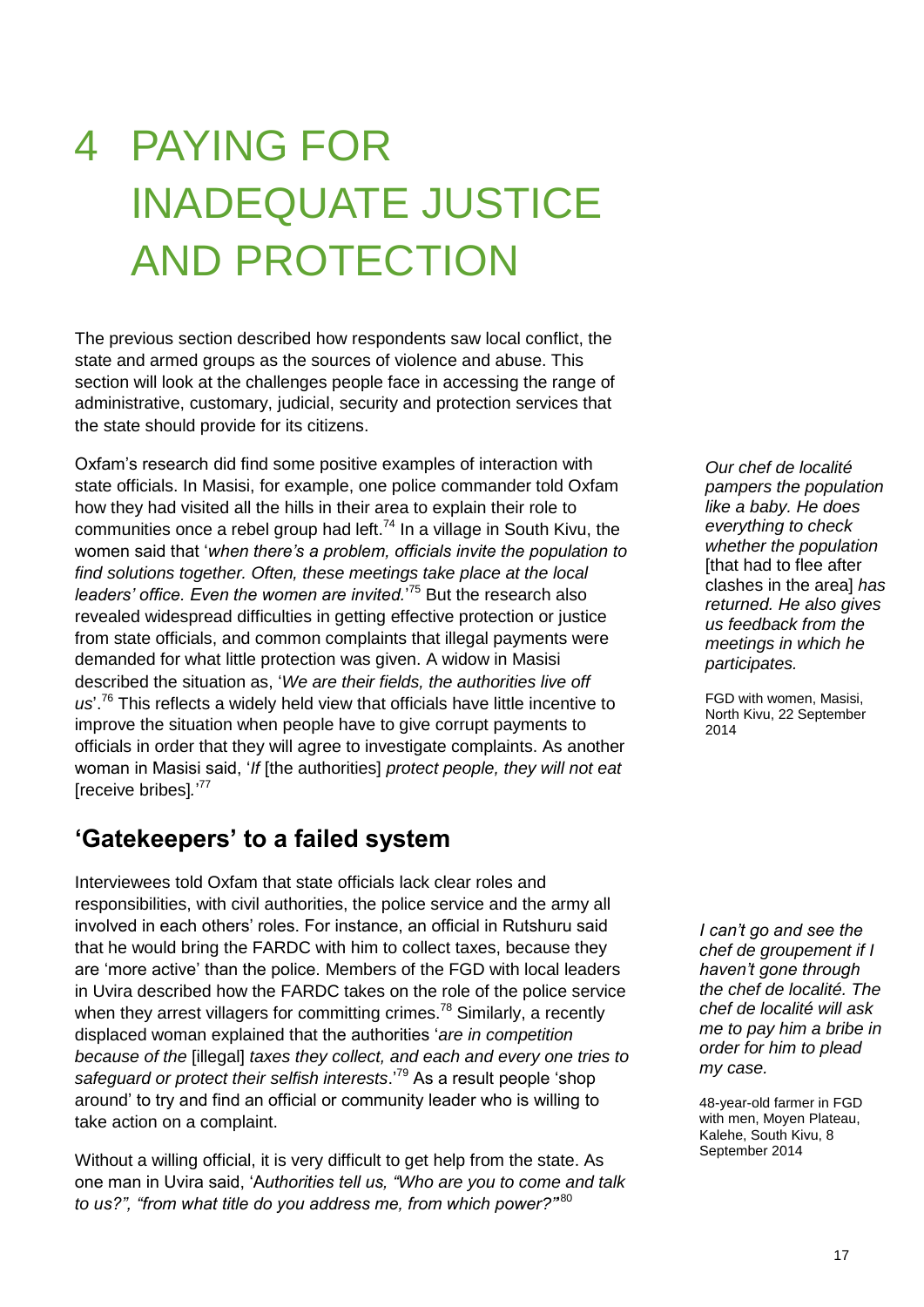People have to target a gatekeeper who is accessible, be it a state official or a customary or community leader. As one woman in Rutshuru told Oxfam, *'We approach the official at the lowest level close to us.'<sup>81</sup> All* lower government officials (*chefs de chefferie*, *chefs de groupement* and *chefs de village*) are customary authorities who have been integrated into the government system. $82$  These positions are appointed according to local tradition (passed down from father to eldest son) and confirmed by the administrative authorities.

State officials are part of a hierarchical system that involves patronage at many levels. For a woman or man trying to find protection or justice, it means that no access is free. A 'gatekeeper', a local official or leader, will pay a fee, aptly known as a *corruption*, to a more senior government official for him to hear the case or take action. Those seeking justice will have to pay the gatekeeper in turn, but may still find it difficult to find out what action has been taken. Follow-up enquiries will be directed to the same local official or leader who will need, and demand, a further *corruption* in order for them to take the matter up with the more senior official. This means that anyone who wants to follow through on a report will have to pay several levels of officials. A 71-year-old man in Rutshuru explained how the local official will already have '*eaten the money as corruption, [so] he will tell you to come back and come back, until you"re tired of doing the follow-up*.'<sup>83</sup>

## **Paying at every level**

In every village that Oxfam visited, people explained how they not only have to pay for the state's inadequate protection services, but even to raise their concerns. As one woman in Masisi said, '*If you have sweet*  potatoes [money] *you can go* [to see the chief].<sup>'84</sup> If not, you cannot. In some villages, Oxfam researchers were told that there are standard prices to engage the services of the state. Examples provided by community members in both North and South Kivu include a standard fee of \$5 to report a crime to the local police and \$10 to carry out an investigation.<sup>85</sup> If more senior officials need to be paid, then the cost increases. As one woman who had returned to her community after displacement explained, '*Authorities will ask \$5, \$10 or \$15* [depending on the level]*. If it"s the* chef de poste*, you have to pay two crates of Primus* [beer – equivalent to about \$40]*".*<sup>86</sup>

None of this money goes towards improving the protection and justice that people need. Some local officials told Oxfam of their frustration at the lack of state funds and support to fulfil their roles; one official said, '*The state doesn"t give us the means to do our job well, there are*  insufficient logistical means and we are not paid'.<sup>87</sup> This affects security forces too, a policeman in Uvira told Oxfam that, '*When people come to report a problem, I am honest and tell them there is little we* [the PNC] *can do because we are very limited in numbers.*' 88

*In every single village Oxfam visited, people raised concerns that they are forced to pay for the state"s inadequate services to protect them, and even in order to raise their concerns.*

*Here, in haut plateau, we* [community members] *pay the soldiers to look after our security. Everybody needs to contribute in order to ensure the safety of the village, as if that is not the soldiers' job anyway.* 

FGD with young people, Kalehe, South Kivu, 9 September 2014

*No-one asks officials for help; if you are beaten by the army or by someone else, there"s no point, they don"t even want to hear about it. That"s why we only turn to God for help.*

In-depth interview with a religious leader, Rutshuru, North Kivu, 17 September 2014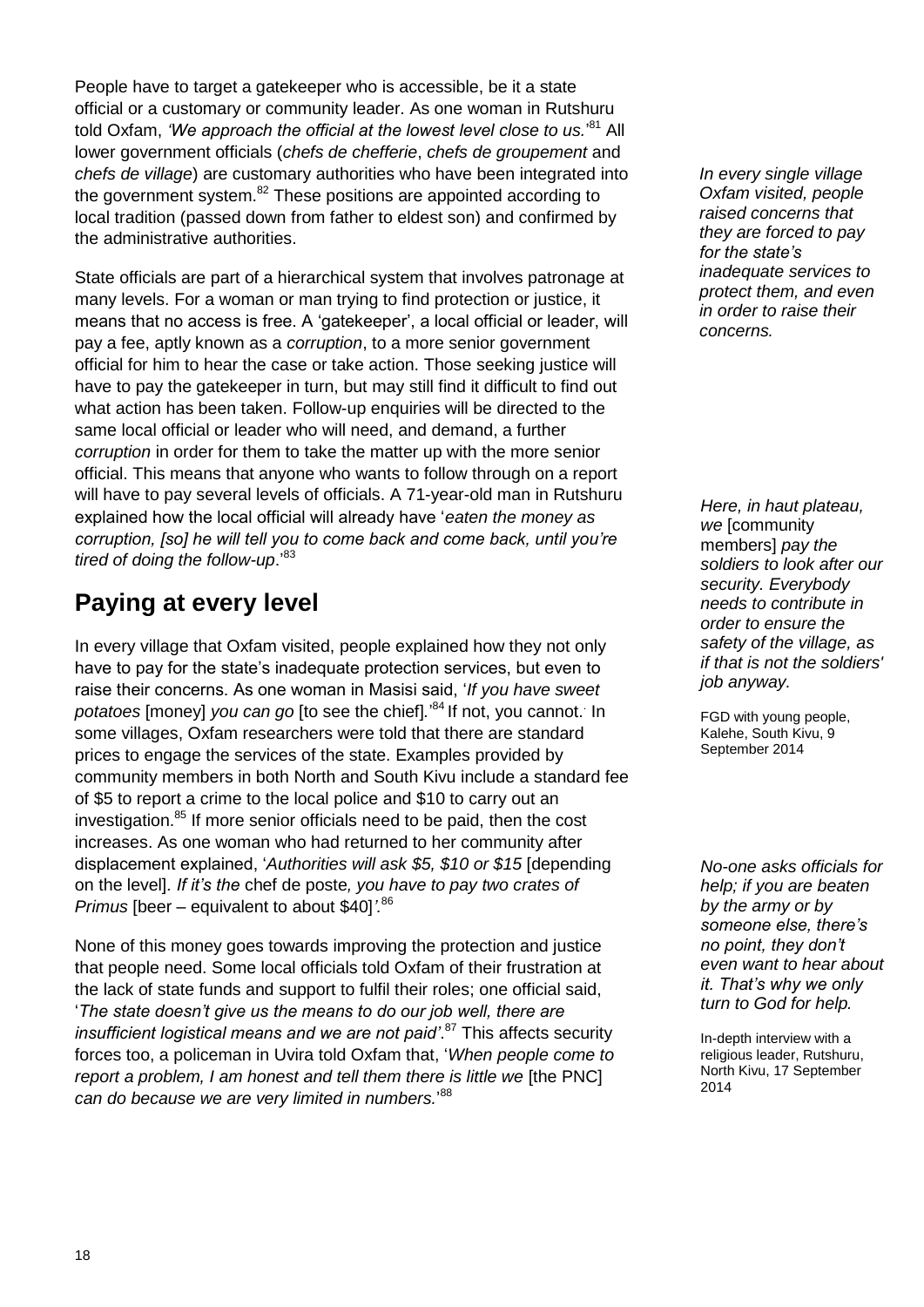#### **Box 1: Community-led committees**

As a response to the above, Oxfam heard of many villages setting up their own structures to resolve justice and protection issues. One example is the *Lubunga*, a committee of 'the wise' in the Moyen Plateau, South Kivu.

These structures, however, are almost always made up of male village elders and leaders, except for the occasional woman or youth representative. They do not represent a range of ages or ethnicities, but are often based on ethnic or clan alliances. For instance, the *chef de famille* is a system which mostly unifies people from the same ethnicity, thus reinforcing ethnic division in the community. These systems therefore do not challenge gender roles or ethnic or age-related stereotypes. They risk reinforcing traditional divisions and exclusions, and the tensions and even causes of conflict that go with them.<sup>89</sup>

### **Whose state is it?**

In many ways, solutions to the DRC's dysfunctional public services do not lie in the hands of local officials. An individual official has very limited individual power to change the system, and will fear losing their position and livelihood if they try. Despite the stabilization policies and agreements of 2013 that say otherwise, creating a state and officials who are truly accountable to local people does not seem to be a priority. Local government salaries are not paid; support is not given; and local officials are motivated less to serve local communities, and more to exploit them as a source of income.

The research respondents repeatedly asserted the belief that the state exists mainly to make money from them. Some groups, such as women and young men, are particularly vulnerable to exploitation by the authorities.

*The person who has money can get access to officials. Me, I"m an old widow, I have no money, I can"t go and see the officials.* 

FGD with old women, Masisi, North Kivu, 16 September 2014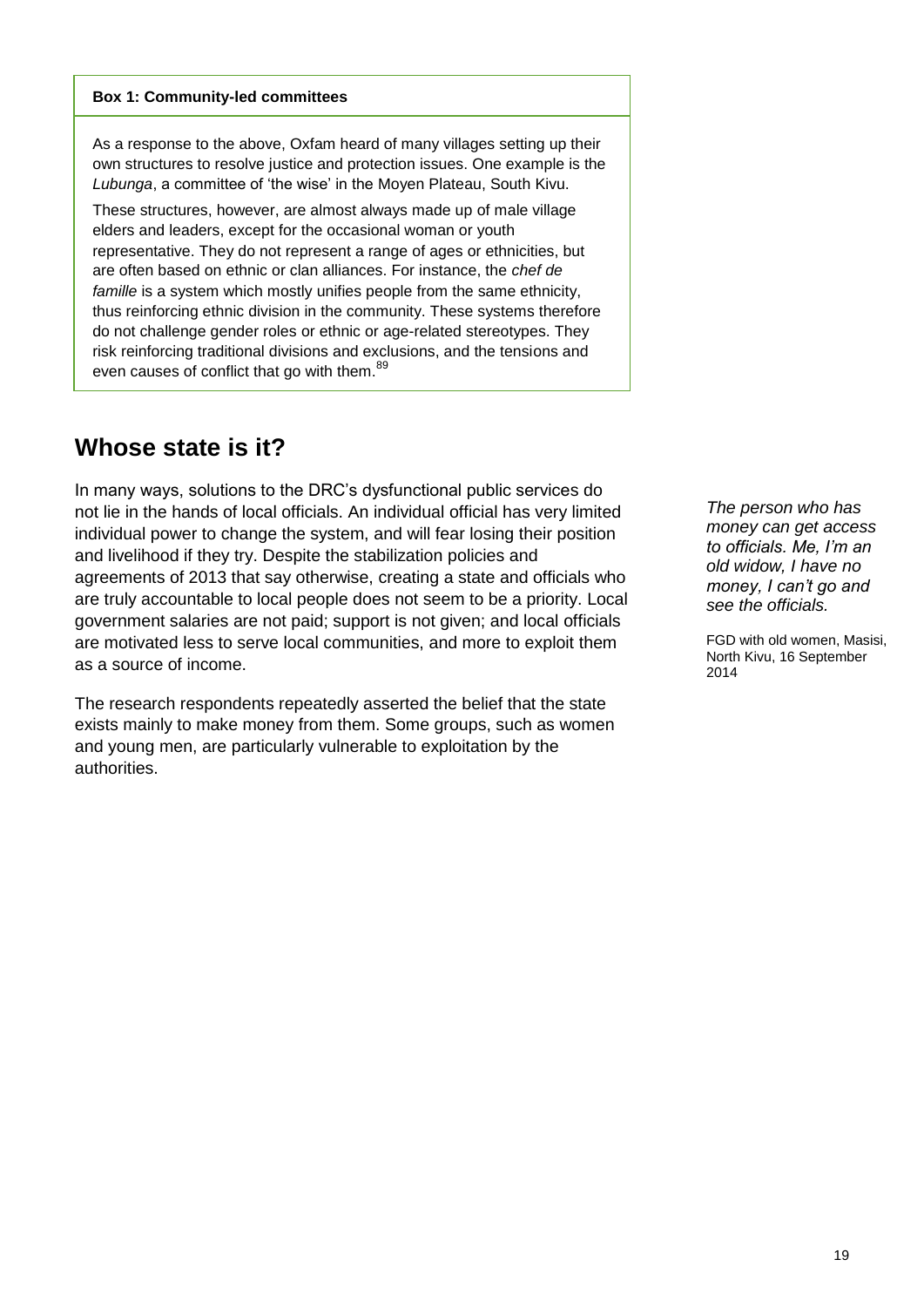## 5 EXCLUSION FROM PROTECTION SERVICES

Oxfam's research highlights the challenges faced by specific groups such as women and youth when attempting to access protection services.

## **Women: Discrimination and cultural beliefs**

A woman in her early thirties in Masisi, North Kivu told Oxfam that, '*When I went to see the chief about a case of rape in our district, the chief told*  me that justice doesn't concern women.<sup>'90</sup> Time and again, this sentiment was repeated by government officials, community leaders and others – and most of all by the women who participated in Oxfam's research.

One woman in the Moyen Plateau, South Kivu said, 'If you go and see [the chief] and want to say something, he thunders over you and then you no longer know what to say because you are embarrassed. Because of the shame and the fear, it is difficult for us to go and see officials.' *91* Discrimination against women is widespread in eastern DRC, where women are 'expected to care for children, prepare food, run the household, and dig the fields. [They are] expected to be submissive, and not to take part in public life.'<sup>92</sup> A group of women in Kalehe, South Kivu told Oxfam, '*You need to be a man to see the chief, because you need to drink alcohol with him." <sup>93</sup> Having fewer resources – money or other assets – is also an obstacle: "A man can sell things to get money and thus can get access [to officials].*' 94

Government officials and customary leaders are almost all men. All of the local officials who were interviewed for this research were men. Fifteen out of the 16 research villages had no woman at all among their *Nyumba Kumi* or *notables* (local community leaders who are not a part of the government system).<sup>95</sup> This limits women's access to the much-needed 'gatekeepers', as women tend not to be allowed to address male officials outside their household directly.

A respondent in an all-male FGD told Oxfam, '*Tradition dictates that women cannot participate in men"s meetings, that security is a men"s issue. Women can"t file reports with the authorities or follow up on them.*' <sup>96</sup> Oxfam heard how, as a result of this discrimination, women face multiple practical challenges accessing the authorities.

### **Young men: Mistrusted by security forces and community**

Oxfam's research showed that young people in general and young men in particular are often excluded from protection services, as well as from community structures.

*According to our customs, women are not allowed to participate in meetings.*

FGD with men, Haut Plateau of Uvira, South Kivu, 30 July 2014.

*You"re called a witch if you go see the chiefs. I once did and he said, "the state is money, if you don't have money, you don't have the right to speak. Leave, leave, witch."* 

FGD with women, Masisi, North Kivu, 17 September 2014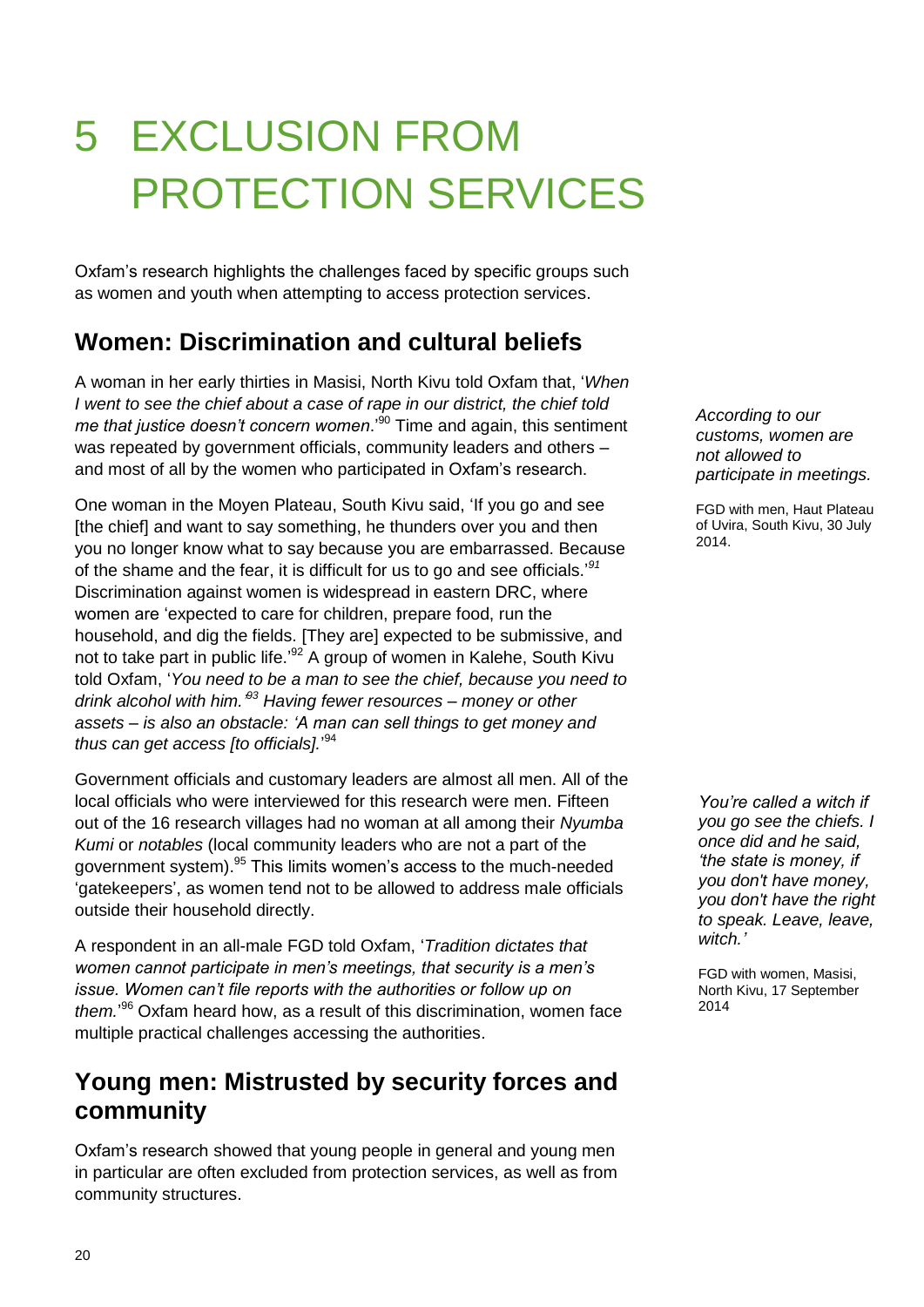Being a young man in eastern Congo can be a double-edged sword. On the one hand, in some communities they are counted upon to assist the state security services through the creation of community self-defence groups. For instance, in the Moyen Plateau, Uvira, FARDC, PNC and local defence groups set up joint patrols which recruit support from among young men in the community.<sup>97</sup> In other communities, young men are often suspected of being complicit with armed groups, due to the fact that armed groups recruit heavily among the youth, although forced recruitment is also common.

Young men are particularly targeted by state security services, suspected of belonging to an armed group. A group of young men in Masisi said, '*The soldiers annoy us a lot because they arrest the youth from the village claiming that they are military rebels. They come, beat the youth and take their money. They tell the chief that you are armed and then they say that you are part of the armed group APCLS.*' 98

## **Trying to break the cycle of exclusion**

In certain communities, groups such as youth and women fight exclusion by choosing a committee or a leader to try and have their interests represented in order to combat exclusion.

In communities where young people have set up committees or groups, some youth leaders are proving to be channels for successfully negotiating access to officials. In South Kivu, an army commander told Oxfam that '*It"s mostly the president of the youth committee that comes to see me to follow up on problems.*' <sup>99</sup> These youth representatives can serve as a bridge for young people to be able to bring their concerns to community leaders.<sup>100</sup>

Women also seek out female leaders from community-level community structures or women's associations to represent their voices. However, these women representatives sometimes find it hard to speak up in committees, and tend to hold little sway in decision making. In one extreme example in South Kivu, Oxfam heard of a woman who used to speak directly to officials about problems in the community. She wasn't afraid to talk to them. But other members of the community did not like her talking to the officials and decided to teach her a lesson. They abducted her. Once she was freed, she had to leave the community; she went to Kinshasa and has never returned to her village.<sup>101</sup>

In conclusion, Oxfam's research indicates that committees that represent young men are relatively successfully at accessing officials. This may be in part due to the potential of young men to take up arms which may lend more weight to their requests to have their protection concerns heard. Other groups who are vulnerable to discrimination face exclusion too, such as disabled people, people with chronic illness, IDPs and widows. Some groups fare better when it comes to accessing power, both state and customary. Older men's status in society means they often – though not always – have a privileged role in influencing customary authorities and in gaining access to gatekeepers in the state.

*I belong to an association of women that sell fish. It is only through the association that we can request officials to protect us from the harassment and abuse of the police.* 

FGD with women, Kalehe, South Kivu, 9 September 2014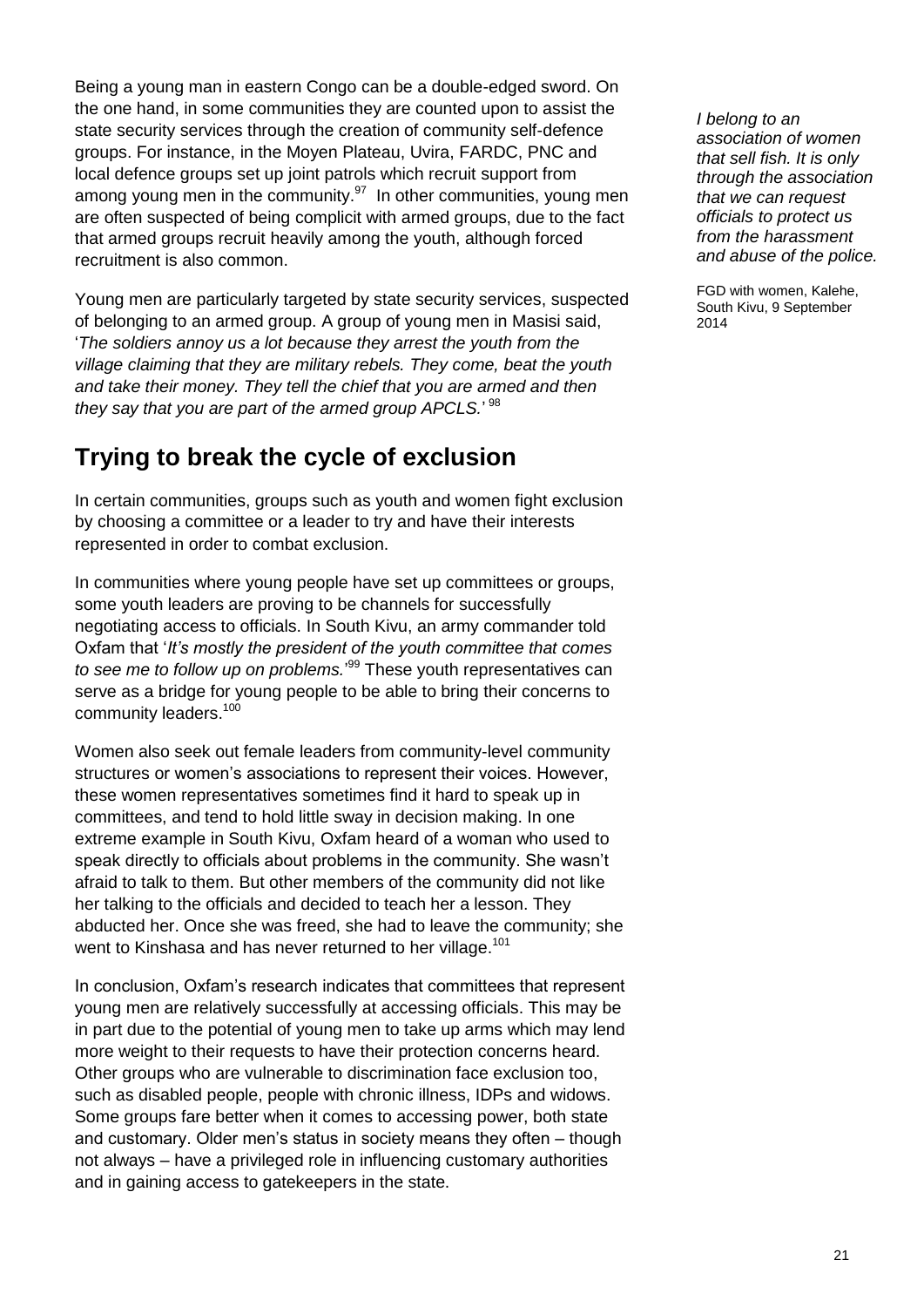Women, however, tend to struggle to have their voices heard both by the state and by the community; an elderly woman told Oxfam how her request to set up a women's committee had never received a response from the local community leaders.<sup>102</sup> So women are limited in their support from both state and customary services when they try to seek justice or file a report in the face of abuse or exploitation. This double exclusion serves to increase women's marginalization and their vulnerability.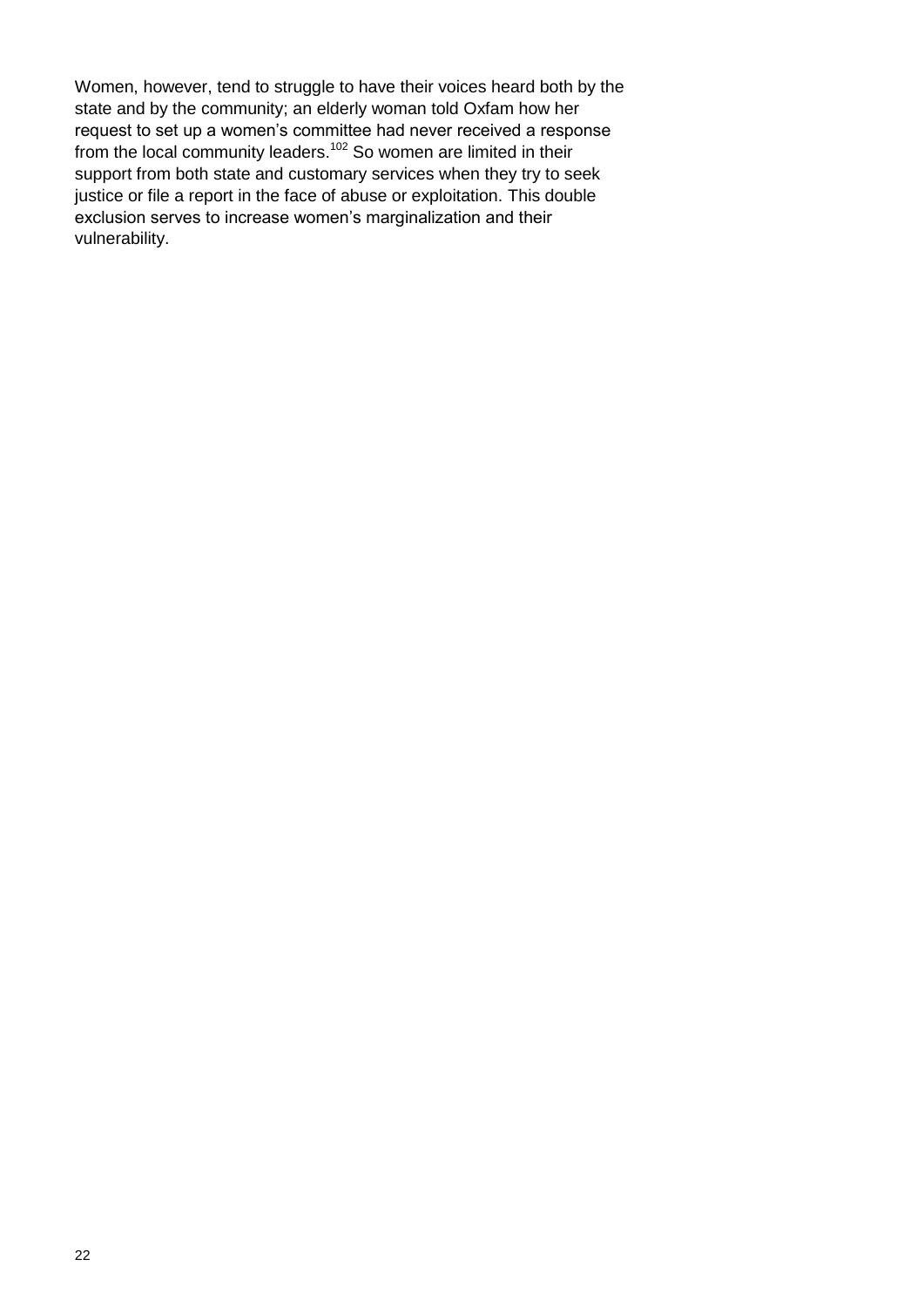## 6 CONCLUSION AND RECOMMENDATIONS

In the two years since the PSCF was signed, the Government of DRC has begun to consolidate its authority in some parts of eastern DRC. So far this process has been piecemeal at best, and has largely failed to give communities substantially more protection than they had in the past. This failure has left many people feeling alienated from state services, and vulnerable to the continuing violence and extortion that blights so much of eastern DRC.

The challenge to build the authority of the state so that it serves and is accountable to its people is enormous, and will require a long-term commitment on the part of the DRC government and its international partners and donors. Progress will vary across different zones targeted for stabilization. Setbacks will be inevitable. Yet, if the people of eastern DRC are to feel the benefits of 'peace', it is vital to get stabilization right, after the failed stabilization strategies of the past.

Some communities are making progress towards a more peaceful future, particularly those benefitting from state officials who prioritize inclusive access for all community members. But two years since the PSCF was agreed, many communities in eastern DRC should have more to show for that commitment to peace, security and cooperation in DRC. Justice and the rule of law should be established; reconciliation should be taking hold. That is why Oxfam is calling for urgent progress towards the stated goal of the PSCF, 'to put an end to recurring cycles of conflict'.

Concrete progress on the PSCF must happen without delay, by the DRC government, other countries in the region, and the international community. In the immediate term, they must take the first steps at least to ensure that officials are paid, are trained in their roles and responsibilities, and are monitored. In the medium term, they must make communities aware of the roles that officials are already supposed to perform, and make progress on accountability measures so that communities can really claim free and equitable access to the services of their state. No single change will be enough; in the long term, all the following recommendations and more must be delivered by the DRC government and its international partners.

This paper has not addressed the debate about which geographical zones are selected as priorities for stabilization. These recommendations focus on those zones, but any recommendations about improving state services should be rolled out across DRC.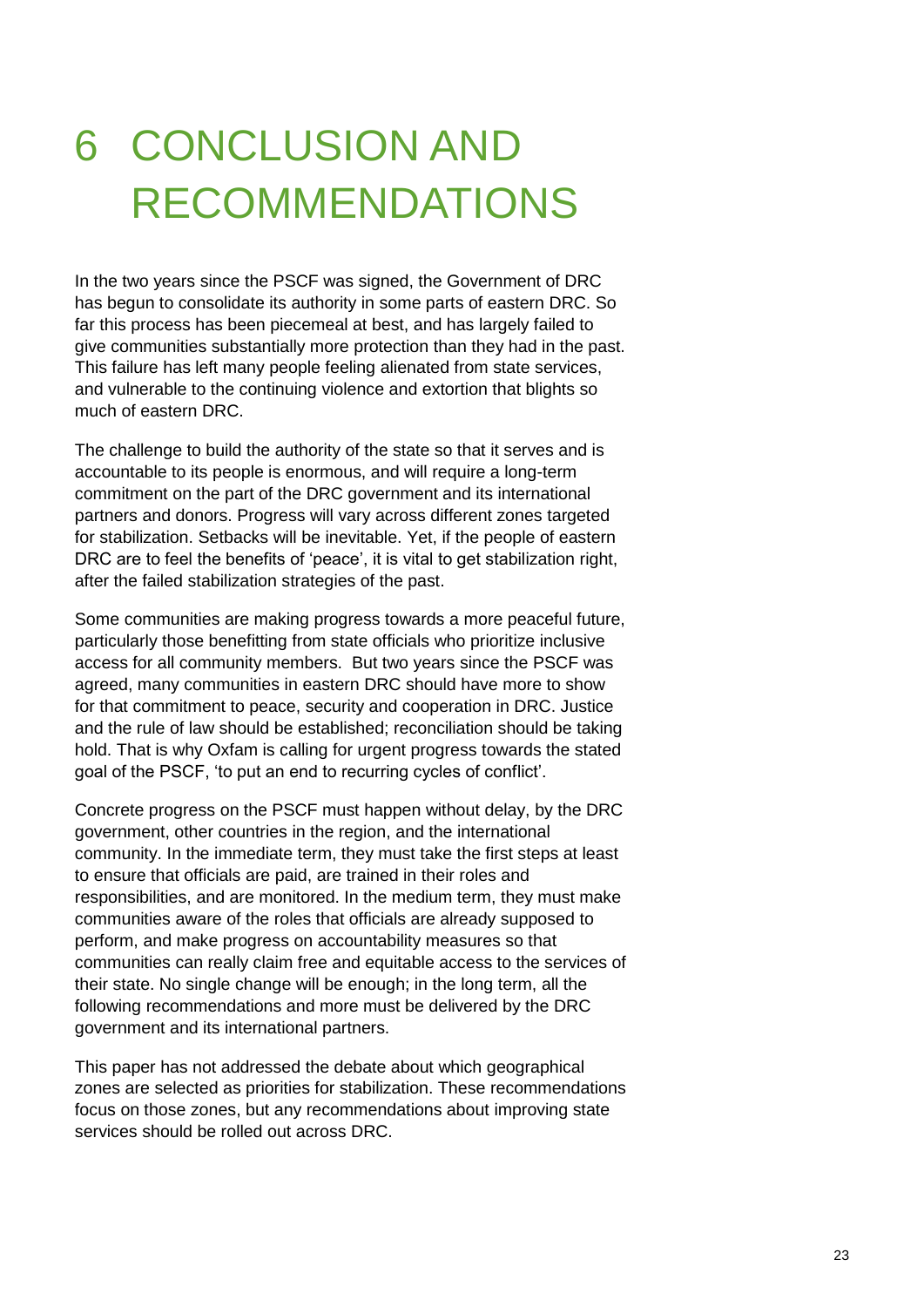## **Recommendations for the Government of DRC**

#### **To deliver on its commitment to 'consolidate state authority', the national government of DRC should:**

- Pay state officials, train them in their roles and responsibilities and monitor their implementation of these roles and responsibilities; starting in areas targeted for stabilization, to be implemented by the end of 2015;
- Reinforce and monitor the actions taken in the fight against corruption at all its levels (local, provincial, national) by implementing regulations regarding complaint mechanisms, promoting officials who have clean records and ensuring regular payment of salaries;
- Support research and the implementation of a progressive quota system for women to be appointed as state officials;
- Awareness-raising in communities: engage with customary leaders to increase the acceptance of women officials; support training for the women officials themselves;
- Deliver on the commitment in the PSCF to support economic development, in particular the creation of employment opportunities for young men;
- Elaborate and adopt all the laws which allow decentralization to take place and ensure public services are developed as part of that process to serve the people in a fair and equitable way;
- Appoint accountable, effective state officials who offer their services in a free and equitable manner.

#### **Provincial, territorial and local governments should:**

- Prioritize in their budgets the provision of support for state officials to offer services in rural as well as urban areas on a regular basis, as well as in response to specific requests for support from communities that may be at risk in harder-to-reach or more insecure zones;
- Promote access of women, youth and other groups to management and decision making positions within customary structures which are subsumed into the public service;
- Organize training and awareness-raising in communities so that citizens understand the roles and responsibilities of officials, as well as the fact that their services should be provided free of charge; to be started immediately and progressively rolled-out;
- Train local level state officials on human resource and management issues, including promotions, and other issues such as retirement rights.

#### **To deliver on its commitments to 'continue, and deepen' security sector reform (SSR), the government of DRC should:**

- Allocate budget for reform of the security services and ensure salaries are paid; pass all laws on SSR, as per the PSCF action plan;
- Make urgent improvements to the banking process used to pay the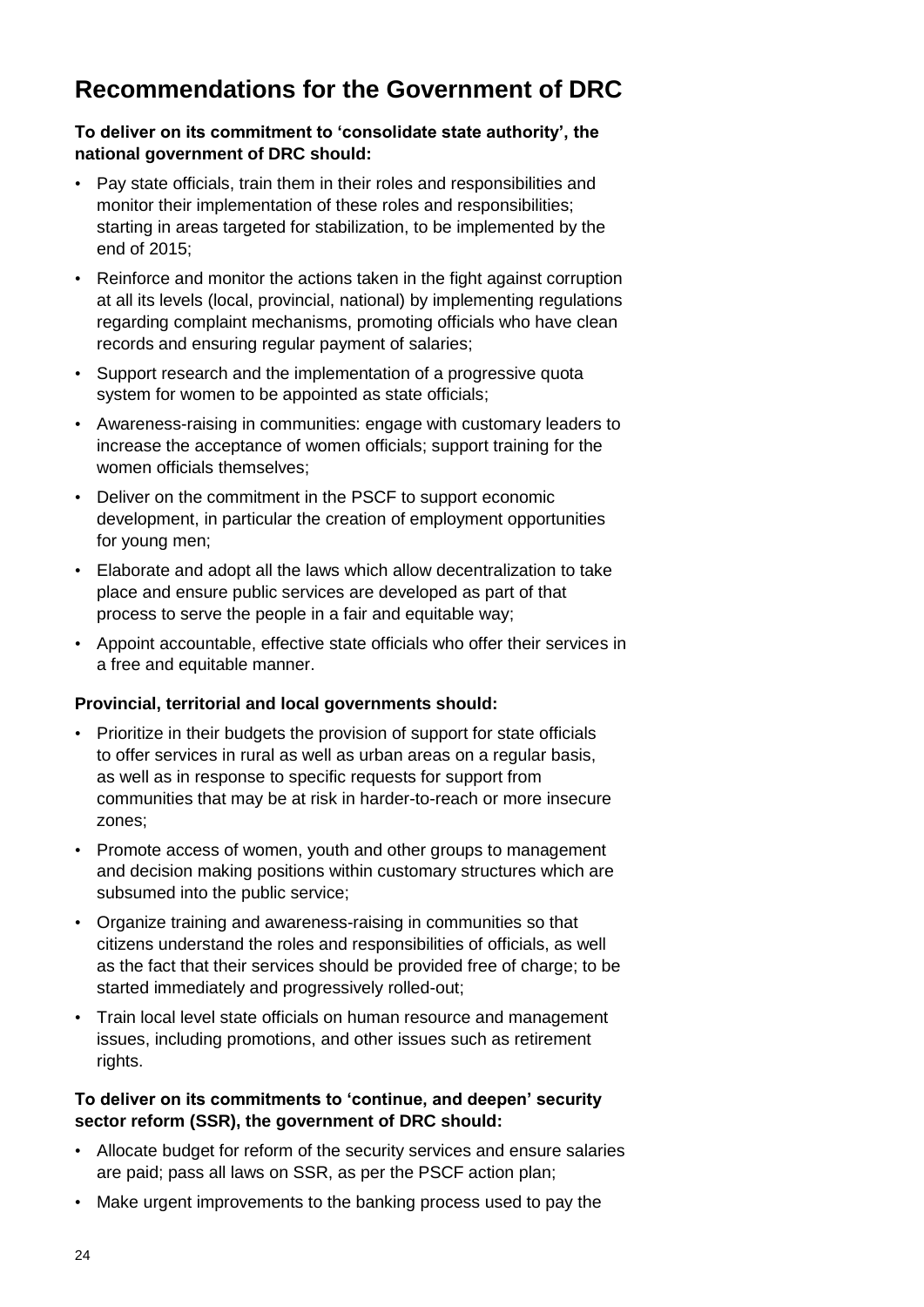FARDC, in order to ensure that troops can access their bank accounts across eastern Congo and receive regular salaries. This is underway but blocked by bureaucratic obstacles, which means that some units in the east are not receiving their salaries regularly and are turning to exploitation and abuse of communities;

- Transport salaries to troops on the front where there are no banking services. This requires logistical support for planning and administrative services and requires urgent prioritization as troops are engaged in operations across eastern DRC;
- Implement the commitment in the PSCF action plan published in July 2014 to establish accountability mechanisms for all security services – police, army and intelligence by the end of 2015;
- Tackle the obstacles to implementation of the latest disarmament, demobilization and reintegration (DDR) programme, which has not yet been funded, in order to create a credible process which international partners will be willing to invest in. This must take place in the first six months of 2015;
- Reform the training of security forces and ensure that the FARDC get training on:
	- o 'Civic education' as well as codes of conduct on military and civilian interaction, by the PSCF action plan deadline of the end of 2015;
	- o The roles and responsibilities of service provision, including the duty to provide free and equitable services to all;
	- o Codes of conduct, international humanitarian law, and international human rights law;
- Establish 'mixed chamber' courts courts that engage a combination of DRC and international experts to hear war crimes – in order to prioritize justice for war crimes in DRC.

### **Recommendations for parties involved in funding stabilization programmes**

#### **The Stabilization Support Unit, donors and implementing NGOs should:**

- Advocate for the payment of salaries to FARDC. This is an essential component of the ISSSS focus on security, which aims to extend law and order, and to 'build trust in the FARDC and change perception of the FARDC.' Until security forces are paid, exploitative practices committed by certain elements within FARDC (and therefore perceptions of the FARDC) will not change;
- Build awareness within communities on SSR as well as the roles and responsibilities of DRC government officials, using mass media and other communication means such as theatre;
- Implement training of state officials in their roles and responsibilities, as part of its focus on restoration of state authority in order to ensure that communities start to 'perceive the state and its agents as an enabling presence';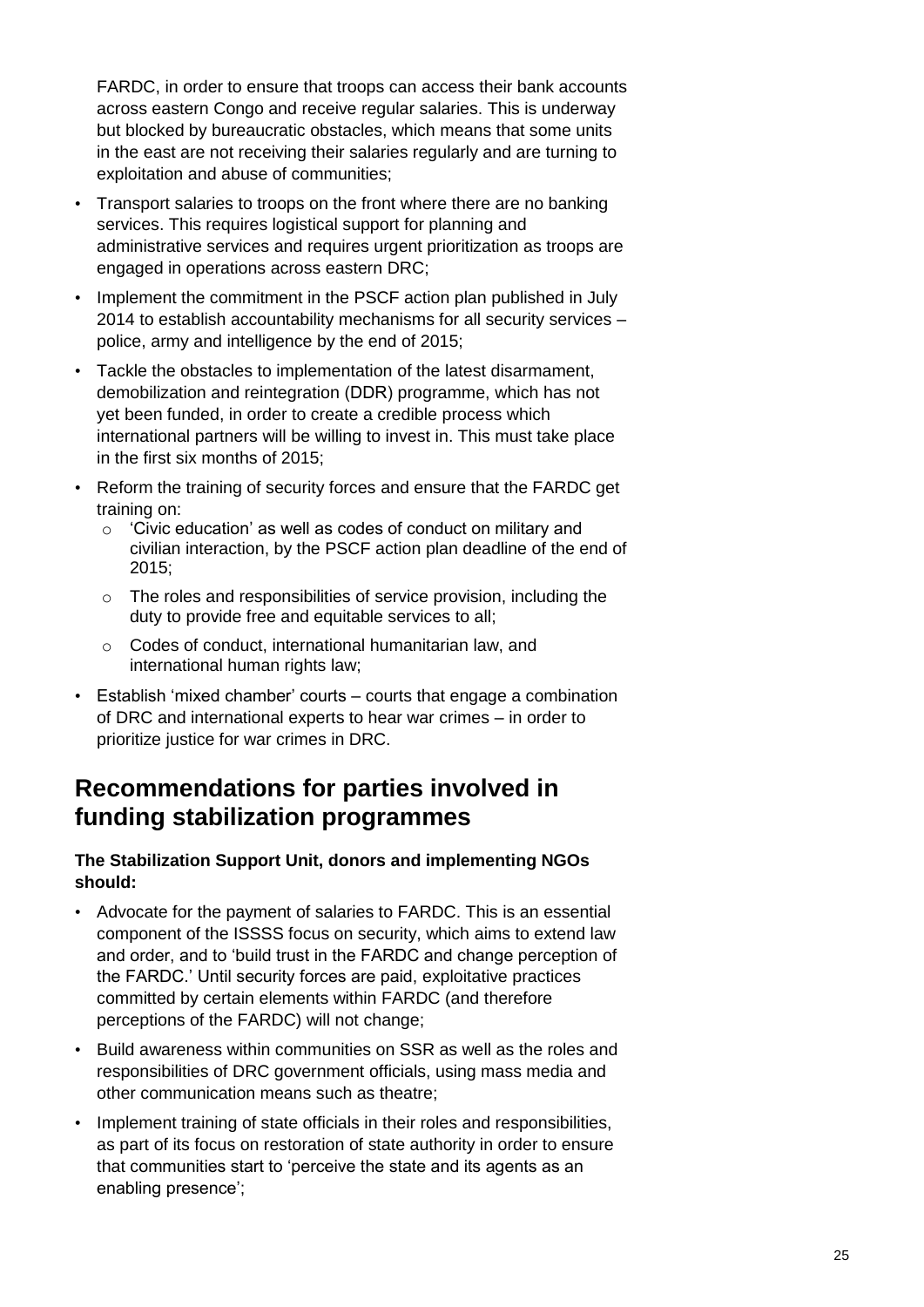- Include gender analysis in all pillars of the ISSSS strategy, particularly regarding return, reintegration and socio-economic recovery. Prioritize projects which challenge norms that exclude women, in order to enable women to gain full access to officials, and for sustainable peace to be built on equitable services;
- Raise awareness in communities on the need to include women amongst state officials, by e.g. engaging with customary leaders to increase the acceptance of and respect for women officials;
- Ensure that women's access to resources receives particular attention in the ISSSS pillar on return, reintegration and socio-economic recovery, in order that the process to support the return of displaced persons and refugees also ensures progress towards long term solutions and improvements for women's rights in the region. Stabilization should ensure women's access to land and other resources is not permanently limited in the returns process;
- Include civil society in the implementation of stabilization: facilitate dialogue on the communities' needs, including youth, women and other potentially excluded groups;
- Seize the opportunity to facilitate public engagement on the PSCF and support the translation of the PSCF into accessible texts in order for the government to be held account on its commitments.

### **Recommendations for the Great Lakes Envoys**

- Emphasize the need for inclusivity and accountability of state structures and progress on the PSCF action plan, including by convening regular meetings with the international community to ensure they are coordinated and consistent in their support for state consolidation in the DRC;
- Demand that the government makes progress on the PSCF action plan for DRC and lives up to its commitments in that action plan;
- Promote the inclusion of representatives of women's groups in decision making regarding land reform, particularly in relation to the returns process;
- Demand progress on SSR by the government of DRC, as per its PSCF commitment; demand MONUSCO supports this process.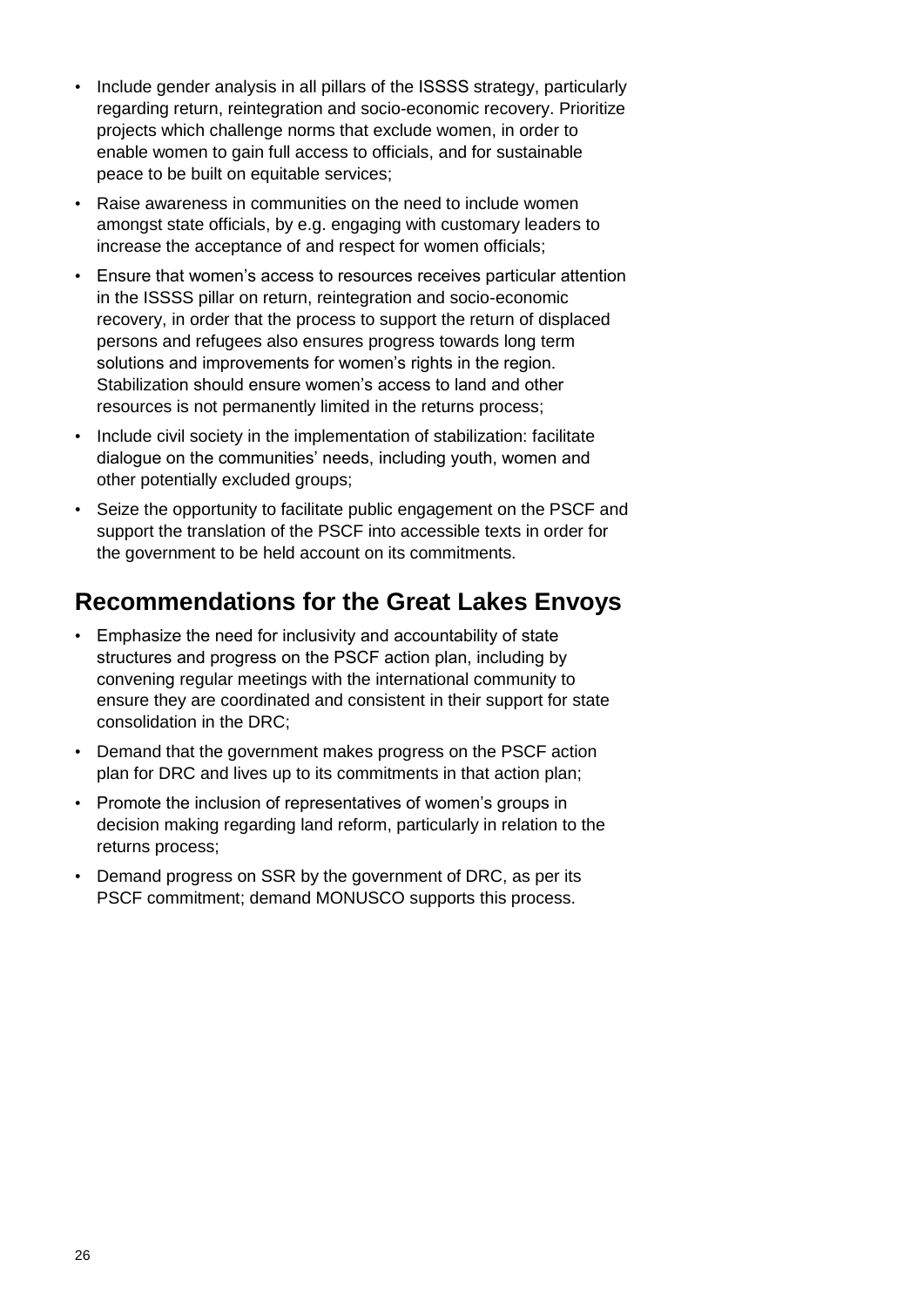## LIST OF ACRONYMS

- ADF Allied Democratic Forces
- APCLS Alliance des Patriotes pour un Congo Libre et **Souverain**
- DDR Disarmament, Demobilization and Reintegration
- DRC Democratic Republic of Congo
- FARDC *Forces Armées de la République Démocratique du Congo*
- FC *Francs Congolais* or Congolese Francs  $\bullet$
- FDDH *Force de défense des droits humains*  $\bullet$
- FDLR *Forces Démocratiques pour la Libération du Rwanda*
- FGD Focus group discussion  $\bullet$
- FNL *Forces nationales de libération*
- FIB Force Intervention Brigade  $\bullet$
- FPC *Forces populaires congolaises*
- HHI Harvard Humanitarian Initiative
- ICGLR International Conference of the Great Lakes
- IDP Internally Displaced Person
- ISSSS or I4S International Security and Stabilization Support **Strategy**
- NK North Kivu Province
- M23 March 23 Movement
- MONUSCO United Nations Organization Stabilization Mission in the Democratic Republic of the Congo
- PNC *Police Nationale Congolaise*
- PSCF Peace, Security, and Cooperation Framework  $\bullet$
- SADC The Southern African Development Community  $\bullet$
- SK South Kivu Province  $\bullet$
- SSR Security Sector Reform
- SSU Stabilization Support Unit
- STAREC *Le programme de stabilization et de reconstruction*   $\bullet$ *des zones sorties des conflits à l'est de la RDC* (Stabilization and Reconstruction Programme for War-Affected Areas)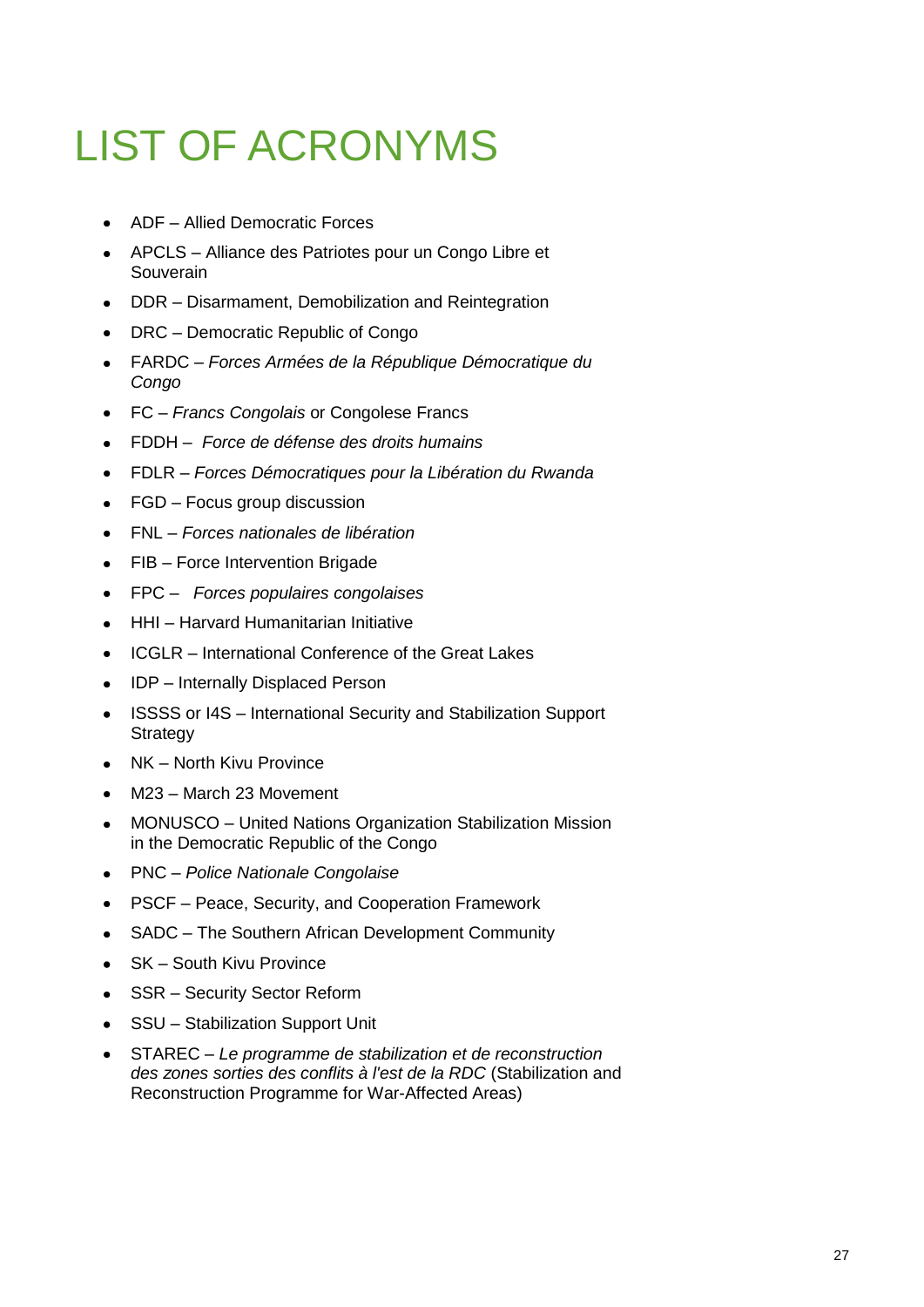## **NOTES**

- <sup>1</sup> UN Office of the Special Envoy of the Secretary-General for the Great Lakes Region of Africa (2013) 'A Framework of Hope: The Peace, Security and Cooperation Framework for the Democratic Republic of Congo and the Region', [http://www.un.org/wcm/webdav/site/undpa/shared/undpa/pdf/SESG%20Great%20Lake](http://www.un.org/wcm/webdav/site/undpa/shared/undpa/pdf/SESG%20Great%20Lakes%20Framework%20of%20Hope.pdf) [s%20Framework%20of%20Hope.pdf](http://www.un.org/wcm/webdav/site/undpa/shared/undpa/pdf/SESG%20Great%20Lakes%20Framework%20of%20Hope.pdf)
- $2$  The FDLR claim to fight for the liberation of Rwanda from its current regime.
- <sup>3</sup> ICGLR and SADC (2014) 'Second Joint ICGLR-SADC Ministerial Meeting 2 July 2014, Luanda, Republic of Angola: Communique', ICGLR and SADC, [http://www.mofa.go.ug/files/downloads/Joint%20Communique\\_Second%20Joint%20IC](http://www.mofa.go.ug/files/downloads/Joint%20Communique_Second%20Joint%20ICGLR-SADC%20Ministerial%20Meeting.pdf) [GLR-SADC%20Ministerial%20Meeting.pdf](http://www.mofa.go.ug/files/downloads/Joint%20Communique_Second%20Joint%20ICGLR-SADC%20Ministerial%20Meeting.pdf) (last accessed 23 January 2015)
- <sup>4</sup> Umoja Wetu was the joint Congolese-Rwandan offensive against the FDLR in February 2009; Kimia II was the joint FARDC-MONUC operation launched thereafter. Both military operations caused a lot of civilian harm.

Oxfam (2009) 'Waking the Devil: The impact of forced disarmament on civilians in the kivus', Oxford: Oxfam International, [http://policy](http://policy-practice.oxfam.org.uk/publications/waking-the-devil-the-impact-of-forced-disarmament-on-civilians-in-the-kivus-115061)[practice.oxfam.org.uk/publications/waking-the-devil-the-impact-of-forced-disarmament](http://policy-practice.oxfam.org.uk/publications/waking-the-devil-the-impact-of-forced-disarmament-on-civilians-in-the-kivus-115061)[on-civilians-in-the-kivus-115061](http://policy-practice.oxfam.org.uk/publications/waking-the-devil-the-impact-of-forced-disarmament-on-civilians-in-the-kivus-115061) 

<sup>5</sup> 2nd Situation Update from NGOs on DRC (2009) 'Too much lost, too little gained: The impact of anti-FDLR operations on the situation of civilians in Eastern DRC and what the EU should do about it',

[http://reliefweb.int/sites/reliefweb.int/files/resources/3D49DCCAD1DC01418525765700](http://reliefweb.int/sites/reliefweb.int/files/resources/3D49DCCAD1DC01418525765700763446-Full_Report.pdf) [763446-Full\\_Report.pdf](http://reliefweb.int/sites/reliefweb.int/files/resources/3D49DCCAD1DC01418525765700763446-Full_Report.pdf) (last accessed 11 February 2015).

See also Human Rights Watch (2009) 'DR Congo: Civilian Cost of Military Operation is Unacceptable', [http://www.hrw.org/news/2009/10/12/dr-congo-civilian-cost-military](http://www.hrw.org/news/2009/10/12/dr-congo-civilian-cost-military-operation-unacceptable)[operation-unacceptable \(](http://www.hrw.org/news/2009/10/12/dr-congo-civilian-cost-military-operation-unacceptable)last accessed 02 February 2015).

 $^6$  In-depth interview with a local official, Rutshuru, North Kivu, 20 September 2014

 $7$  FGD with women, Uvira, South Kivu, 31 July 2014.

- <sup>8</sup> One example is from FGD men, Kalehe, South Kivu, 8 September 2014. Also mentioned in: UN Group of Experts on the Democratic Republic of the Congo (2014) 'Final Report of the Group of Experts Submitted in Accordance with Paragraph 5 of Security Council Resolution 2078 (2012)', New York: UN Security Council, p.2, <http://www.un.org/sc/committees/1533/egroup.shtml>(last accessed 14 January 2015)
- <sup>9</sup> FGD with young people, Kalehe, South Kivu, 08 September 2014.
- <sup>10</sup> FGD with women, Masisi, North Kivu, 17 September 2014.
- <sup>11</sup> The International Alert December 2014 conflict analysis for central Masisi states that the weakness of the security services is a fundamental cause of the persistent insecurity. International Alert (2014) 'Analyse de conflit, zone centre de Masisi, nord-Kivu, R.D. Congo', p.3.
- $12$  This was also mentioned by the Group of Experts on the Democratic Republic of the Congo. UN Group of Experts on the Democratic Republic of the Congo (2012) *op. cit*. p.2
- <sup>13</sup> FGD with young people, Kalehe, South Kivu, 8 September 2014.
- <sup>14</sup> FGD with women, Uvira, South Kivu, 30 July 2014
- $15$  In the DRC, both FC and US dollars are commonly used as currency. As FC notes above 500 FC (equivalent to \$0.55) are hard to come by, anything costing over \$5 is usually paid in US dollars.
- <sup>16</sup> FGD with women, Rutshuru, North Kivu, 17 September 2014
- <sup>17</sup> FGD with women, Masisi, North Kivu, 17 September 2014
- $18$  P. Vinck and P.N. Pham (2014) 'Searching for Lasting Peace, Population-Based Survey on Perceptions and Attitudes about Peace, Security and Justice in Eastern Democratic Republic of the Congo', Harvard Humanitarian Initiative, United Nations Development Programme, p. ii[, http://www.peacebuildingdata.org/research/drc/2014-research-results](http://www.peacebuildingdata.org/research/drc/2014-research-results) (last accessed 12 February 2015)

 $19$  In-depth interview with a 20-year-old woman, Masisi, North Kivu, 23 September 2014.

Oxfam (2014) 'In the Balance, Searching for Protection in Eastern DRC', Oxford: Oxfam

<sup>&</sup>lt;sup>20</sup> The two most recent reports are: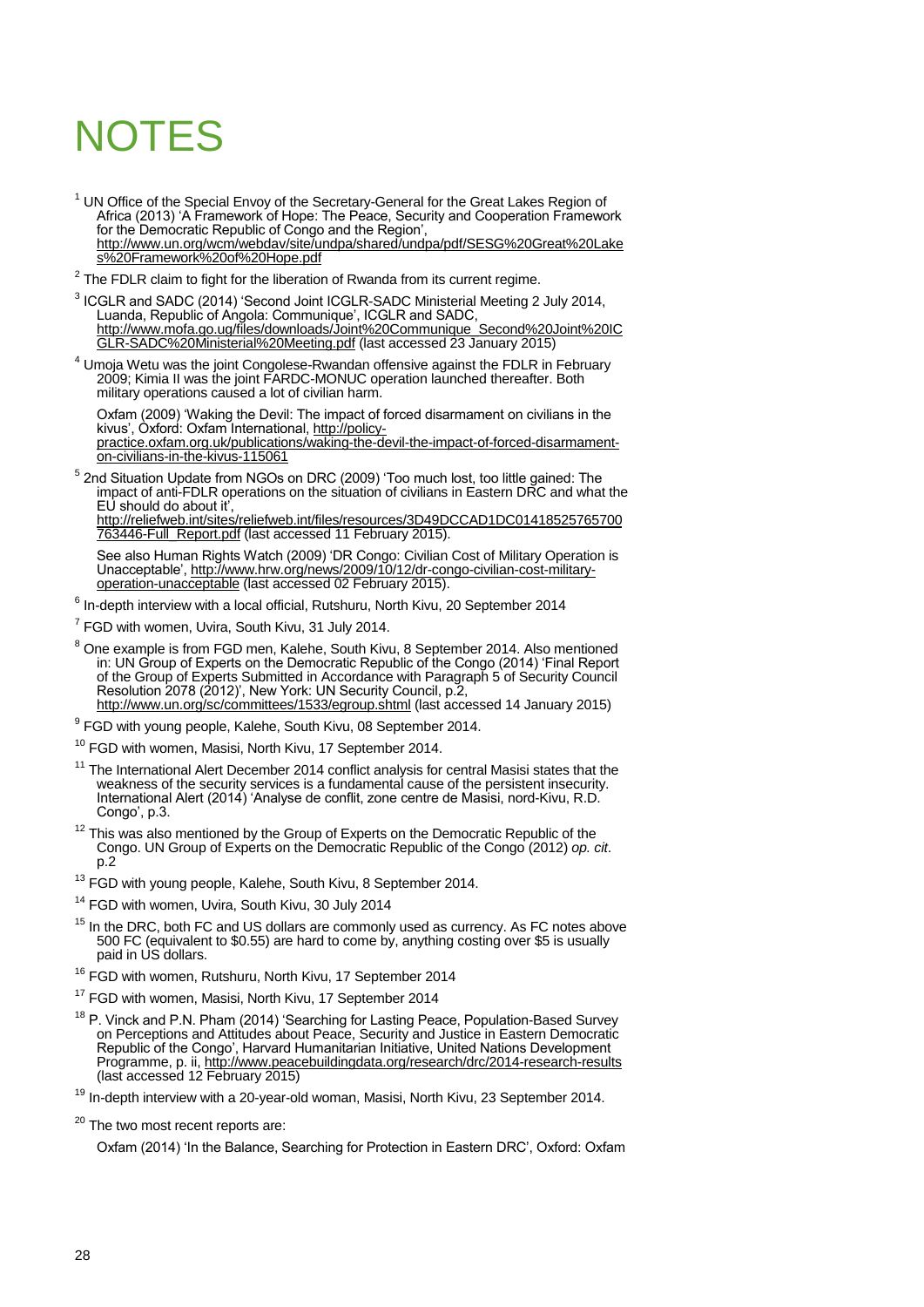International, http://policy-practice.oxfam.org.uk/publications/in-the-balance-searching-<br>for-protection-in-eastern-drc-311665

f<u>or-protection-in-eastern-drc-311665</u><br>Oxfam (2012a) 'Commodities of War, Communities Speak Out on the True Cost of Conflict in Eastern DRC', Oxford: Oxfam International[, http://policy](http://policy-practice.oxfam.org.uk/publications/commodities-of-war-communities-speak-out-on-the-true-cost-of-conflict-in-easter-252424)[practice.oxfam.org.uk/publications/commodities-of-war-communities-speak-out](http://policy-practice.oxfam.org.uk/publications/commodities-of-war-communities-speak-out-on-the-true-cost-of-conflict-in-easter-252424) -on-the[true-cost-of-conflict-in-easter-252424](http://policy-practice.oxfam.org.uk/publications/commodities-of-war-communities-speak-out-on-the-true-cost-of-conflict-in-easter-252424) 

- Stabilization Support Unit (2014) 'Zones prioritaires pour l'analyse de conflit et évaluation de besoins'
- <sup>22</sup> Stabilization Support Unit (2013) 'International Security and Stabilization Support Strategy 2013 -2017',

[http://monusco.unmissions.org/LinkClick.aspx?fileticket=UtrATvctRMs%3D&tabid=1082](http://monusco.unmissions.org/LinkClick.aspx?fileticket=UtrATvctRMs%3D&tabid=10825&language=en-US) [5&language=en-US](http://monusco.unmissions.org/LinkClick.aspx?fileticket=UtrATvctRMs%3D&tabid=10825&language=en-US) (last accessed 14 January 2015)

<sup>23</sup> P. Vinck and P.N. Pham, *op. cit.*, p. ii.

 $24$  In South Kivu the research in Uvira included 19 FGDs involving 150 participants and 19 in-depth interviews. The research in Kalehe included 12 FGDs involving 91 people and 16 in-depth interviews. In North Kivu, the research in Masisi included 12 FGDs involving 91 participants and 17 in-depth interviews. In Rutshuru there were 12 FGDs involving 98 participants and 18 in-depth interviews.

 $25$  For the purpose of this paper, we define vulnerable people as people with a disability, widows, chronically ill, elderly and so forth who lack a social support network.

- <sup>26</sup> A customary representative, such as a *chef de village*, *chef de groupement*, and *chef de localite*; an administrative official, such as the *administrateur territoire* and the *chef de poste*; a security agent, such as a police or army commander, soldier, or police officer; and an opinion leader, such as a women representative, a religious leader, leader of a grassroots organization, or youth leader.
- <sup>27</sup> Peace, Security and Cooperation Framework for the Democratic Republic of the Congo and the region (PSCF)
- $^{28}$  The ADF is 'a Ugandan-led Islamist rebel group that has been active in Beni territory since 1996'. HRW has asked for further investigation into 'the identity of the attackers and those who support them.'

Human Rights Watch (2014) 'DR Congo: Scores Killed in Rebel Attacks', [www.hrw.org/news/2014/12/16/dr-congo-scores-killed-rebel-attacks](http://www.hrw.org/news/2014/12/16/dr-congo-scores-killed-rebel-attacks) (last accessed 23 January 2015).

<sup>29</sup> ICGLR and SADC, *op. cit.* 

- <sup>30</sup> Oxfam (2009) *op. cit.*
- <sup>31</sup> 2nd Situation Update from NGOs on DRC (2009) *op. cit.*

<sup>32</sup> Oxfam (2014) *op. cit.*

<sup>33</sup> *Ibid.* p.2.

<sup>34</sup> Oxfam (2012a) *op. cit.*

Armed groups active in eastern Congo include NDC Cheka, FDLR, APCLS, Raia Mutumboki, and various Mai-Mai.

<sup>36</sup> Peace, Security and Cooperation Framework for the Democratic Republic of the Congo and the region, *op. cit.*

<sup>37</sup> *Ibid.* 

Ben Sheperd (2014) 'Beyond Crisis in the DRC: The Dilemmas of International Engagement and Sustainable Change', London: Chatham House, p.5. International Crisis Group (2014) 'Policy Briefing, Congo: Ending the Status Quo',

Nairobi/Brussels: International Crisis Group[, http://www.crisisgroup.org \(](http://www.crisisgroup.org/)last accessed January 2015), p.6.

38 Stabilization Support Unit (2013), *op. cit.*

 $39$  Oxfam (2012b) 'For Me, but Without Me, is Against Me: Why Efforts to Stabilise the Democratic Republic of Congo are Not Working', Oxford: Oxfam International, [http://www.oxfam.org/sites/www.oxfam.org/files/oxfam-lobby-briefing-drc-july2012-for](http://www.oxfam.org/sites/www.oxfam.org/files/oxfam-lobby-briefing-drc-july2012-for-me-but-without-me.pdf)[me-but-without-me.pdf \(](http://www.oxfam.org/sites/www.oxfam.org/files/oxfam-lobby-briefing-drc-july2012-for-me-but-without-me.pdf)last accessed January 2015).

<sup>40</sup> Stabilization Support Unit, *op. cit.,* p.19

<sup>41</sup> *Ibid.*

<sup>42</sup> Stabilization S upport Unit (2013), *op. cit.,* pp.28 -33.

<sup>43</sup> Stabilization Support Unit (2013), *op. cit.,* p.8.

<sup>44</sup> Ordonnance n. 14/014 du 14 Mai modifiant et complétant l'ordonnance n. 09/051 du 29 Juin 2009 portant institution, organization et fonctionnement d'un programme de stabilization et de reconstruction des zones sortant des conflits armes, dénommé « STAREC ».

<sup>45</sup> Stabilization Support Unit (2013), o*p. cit.*, p.19.

<sup>46</sup> Peace, Security and Cooperation Framework for the Democratic Republic of the Congo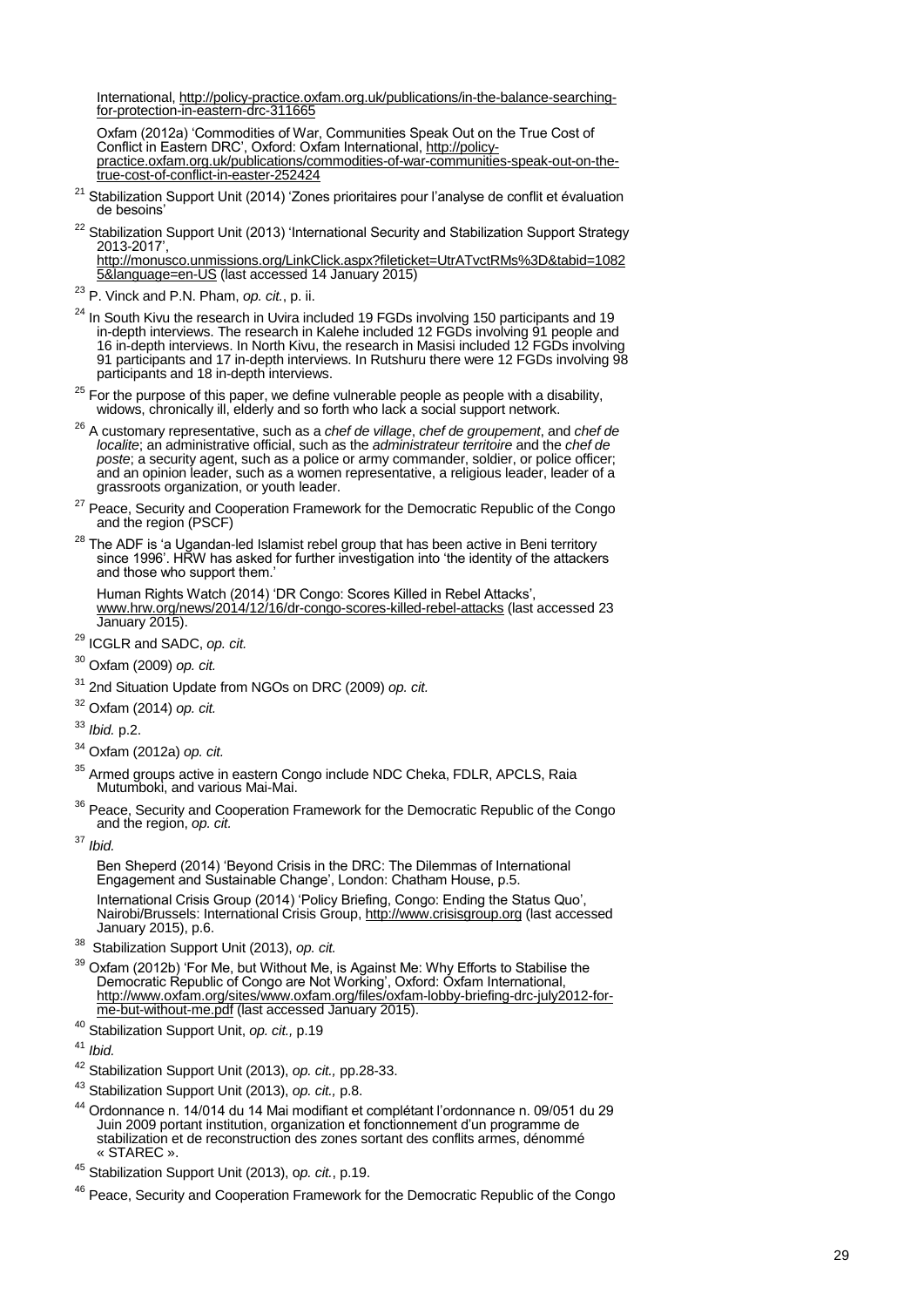and the region, *op. cit.,* p.2.

- <sup>47</sup> Stabilization Support Unit (2013), *op. cit.,* p.30.
- <sup>48</sup> In-depth interview with a PNC commander, Masisi, Nord Kivu, 17 September 2014.
- <sup>49</sup> In-depth interview with a local official, Rutshuru, North Kivu, 20 September 2014.
- <sup>50</sup> International Alert, *op. cit.,* p.3.
- <sup>51</sup> FGD with women, Rutshuru, North Kivu, 22 September 2014.
- $52$  K. Vlassenroot (2013) 'South Kivu: Identity, Territory, and Power in the Eastern Congo', Nairobi: Rift Valley Institute
- <sup>53</sup> FGD with women, Uvira, South Kivu, 31.07.2014
- <sup>54</sup> K. Vlassenroot, *op. cit.*
- <sup>55</sup> In-depth interview with police (PNC) Commander, Masisi, North Kivu, 17 September 2014
- <sup>56</sup> FGD with internally displaced persons (IDPs), Kalehe, South Kivu, 5 September 2014
- <sup>57</sup> FGD with women, Kalehe, South Kivu, 9 September 2014
- <sup>58</sup> FGD with men, Uvira, South Kivu, 29 July 2014.
- <sup>59</sup> Power is often linked to the ability to carry a weapon. Some state officials who do not carry a weapon say that they feel uncomfortable or powerless when discussing protection issues with security service officials who carry weapons. Community members said they feel that the security services are the hardest to approach of all government services because they carry weapons.
- <sup>60</sup> FGD with women, Masisi, North Kivu, 17 September 2014
- <sup>61</sup> Group of Experts Report (2012) *op. cit.,* p.2.
- <sup>62</sup> In-depth interview, local official, Masisi, North Kivu, 17 September 2014
- $63$  Rachel Sweet describes how one local leader targeted for replacement reportedly collects informal taxes from markets in Beni to send revenue to ADF rebels to limit coercion. R. Sweet (2014) 'Guest Blog: Politics and Business intersect in String of North Kivu Killings'[, http://congosiasa.blogspot.com/](http://congosiasa.blogspot.com/) (last accessed 17 January 2015).
- <sup>64</sup> FGD with women, Kalehe, South Kivu, 9 September 2014
- $65$  One example is from FGD men, Kalehe, South Kivu, 8 September 2014. Also mentioned by UN Group of Experts on the Democratic Republic of the Congo. Group of Experts Report (2012) *op. cit.,* p.2.
- <sup>66</sup> FGD with young people, Kalehe, South Kivu, 8 September 2014
- <sup>67</sup> FGD with men, Rutshuru, North Kivu, 16 September 2014
- <sup>68</sup> Kalehe and Uvira territories are geographically divided into the plain (*le littoral*), the middle plateau (*les moyens plateaux*) and the high plateau (*les hauts plateaux*).
- <sup>69</sup> In-depth interview, local official, Rutshuru, North Kivu, 15 September 2014.
- <sup>70</sup> International Alert, *op.cit.,* p.3.
- $71$  Emilie Combaz (2013) 'Gender Dimensions of Conflict Drivers and Stabilization in Eastern DRC, GSDRC Helpdesk Research Report 970', Birmingham: GSDRC, University of Birmingham, p.6.
- <sup>72</sup> In-depth interview, PNC commander, Uvira, South Kivu, 26 July 2014
- <sup>73</sup> FGD with men, Uvira, South Kivu, 31 July 2014
- <sup>74</sup> In-depth interview, PNC commander, Masisi, North Kivu, 17 September 2014
- <sup>75</sup> FGD with women, Uvira, South Kivu, 30 July 2014
- <sup>76</sup> FGD with vulnerable people, Masisi, North Kivu 18 September 2014
- <sup>77</sup> FGD with women, Masisi, North Kivu, 22 September 2014
- <sup>78</sup> FGD with leaders, Uvira, South Kivu, 26 September 2014
- <sup>79</sup> FGD with women, Rutshuru, North Kivu, 22 September 2014
- <sup>80</sup> FGD with men, Uvira, South Kivu, 30 July 2014
- <sup>81</sup> FGD with women, Rutshuru, North Kivu, 20 September 2014
- $82$  When they were recognized by the constitution under article 207
- <sup>83</sup> FGD with vulnerable people, Rutshuru, North Kivu, 18 September 2014
- 84 FGD with women, Masisi, North Kivu, 22 September 2014
- $85$  In North Kivu, exact prices for services were mentioned in seven out of eight villages where Oxfam conducted research. Prices varied between \$2 and \$15. In other cases, payment in kind – such as with a crate of beer – was mentioned.
- 86 FGD with returnees, Masisi, North Kivu, 23 September 2014
- <sup>87</sup> In-depth interview. Administrative official, Kalehe, South Kivu, 3 September 2014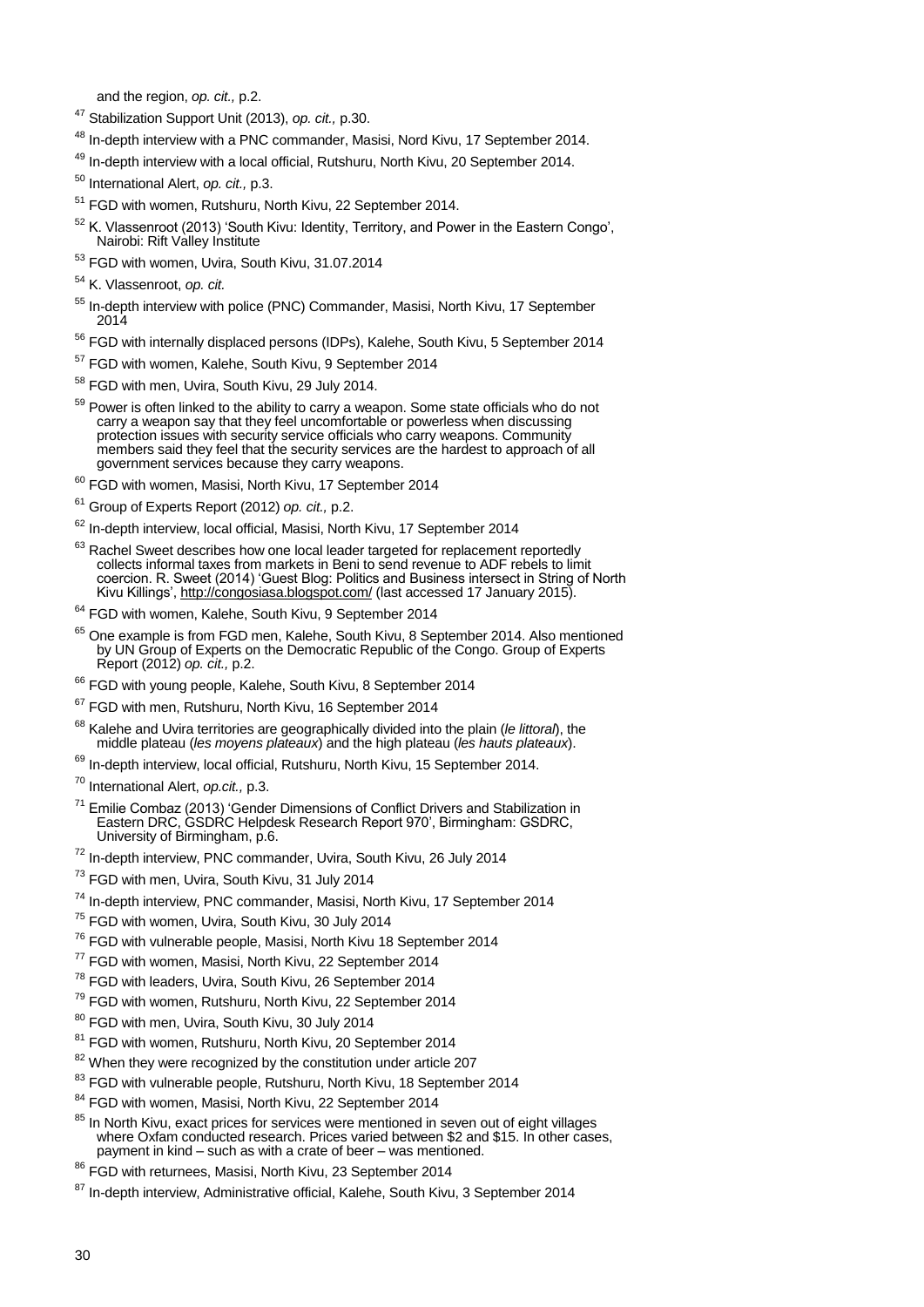<sup>88</sup> In-depth interview with a police officer, Uvira, South Kivu, 26 July 2014

- 90 FGD with women, Masisi, North Kivu, 17 September 2014.
- 91 FGD with women, Kalehe, South Kivu, 09 September 2014.
- $92$  Oxfam (2012c) 'Protecting Communities in the DRC: Understanding Gender Dynamics and Empowering Women and Men', Oxford: Oxfam GB, [http://policy](http://policy-practice.oxfam.org.uk/publications/protecting-communities-in-the-drc-understanding-gender-dynamics-and-empowering-247194)[practice.oxfam.org.uk/publications/protecting-communities-in-the-drc-understanding](http://policy-practice.oxfam.org.uk/publications/protecting-communities-in-the-drc-understanding-gender-dynamics-and-empowering-247194)[gender-dynamics-and-empowering-247194](http://policy-practice.oxfam.org.uk/publications/protecting-communities-in-the-drc-understanding-gender-dynamics-and-empowering-247194)
- 93 FGD with women, Kalehe, South Kivu, 9 September 2014
- 94 FGD with internally displaced persons (IDPs), Masisi, North Kivu, 23 September 2014
- <sup>95</sup> One *notable* in Rutshuru is a woman.
- 96 FGD with men, Uvira, South Kivu, 30 July 2014
- 97 FGD with leaders, Uvira, South Kivu, 30 July 2014
- 98 FGD with men, Masisi, North Kivu, 21 September 2014
- 99 In-depth interview with an army commander, Uvira, South Kivu, 26 July 2014
- <sup>100</sup> FGD with men, Uvira, South Kivu, 26 July 2014
- <sup>101</sup> FGD with women, Uvira, South Kivu, 26 July 2014
- <sup>102</sup> FGD with elderly people, Rutshuru, North Kivu, 22 September 2014

<sup>89</sup> P. Englebert, *op. cit.*